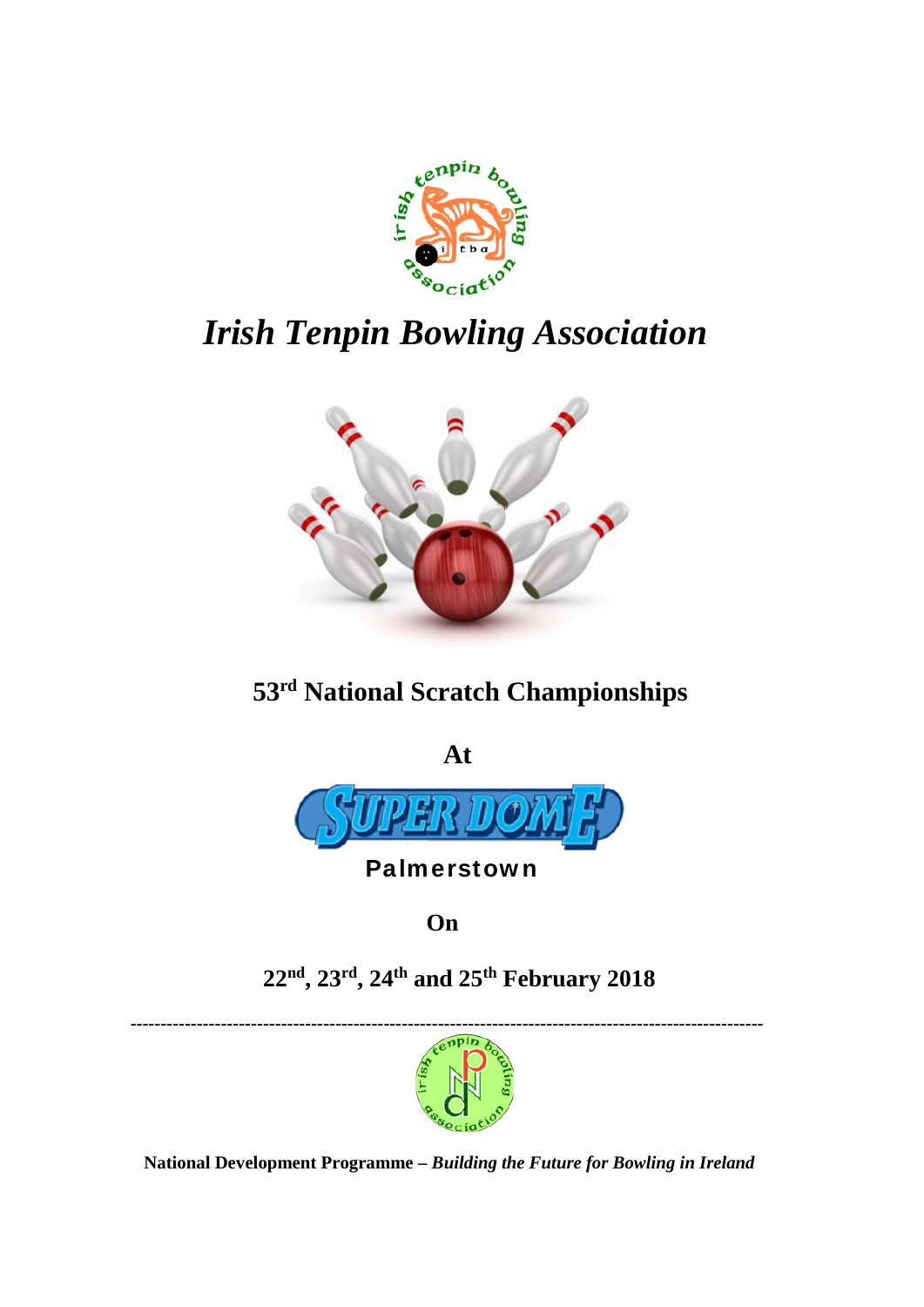## **Mixed Doubles**

| Pos | <b>Name</b>        | <b>Scr Series</b> |
|-----|--------------------|-------------------|
|     | Amanda Larkin      | 887               |
| 1   | Paul Stott Jnr     | 912               |
|     |                    | 1799              |
|     | Sarah Dunne        | 777               |
| 2   | <b>Barry Foley</b> | 863               |
|     |                    | 1640              |
|     | Dymphna Kestell    | 770               |
| 3   | Paddy Dunne        | 840               |
|     |                    | 1610              |

### **Mens Doubles**

| Pos | <b>Name</b>        | <b>Scr Series</b> |
|-----|--------------------|-------------------|
|     | <b>Barry Foley</b> | 896               |
| 1   | Alan Bride         | 971               |
|     |                    | 1867              |
|     | Haulie Storan      | 886               |
| 2   | Paul Stott Snr     | 948               |
|     |                    | 1834              |
|     | Eoghain Lebioda    | 922               |
| 3   | Stephen Dunne      | 910               |
|     |                    | 1832              |

### **Ladies Doubles**

| Pos | <b>Name</b>     | <b>Scr Series</b> |
|-----|-----------------|-------------------|
|     | Sarah Flannery  | 746               |
| 1   | Amanda Larkin   | 942               |
|     |                 | 1688              |
|     | Sarah Dunne     | 729               |
| 2   | Carol Catchpole | 784               |
|     |                 | 1513              |
|     | Sheron Sweeny   | 747               |
| 3   | Sarah Kebbell   | 659               |
|     |                 | 1406              |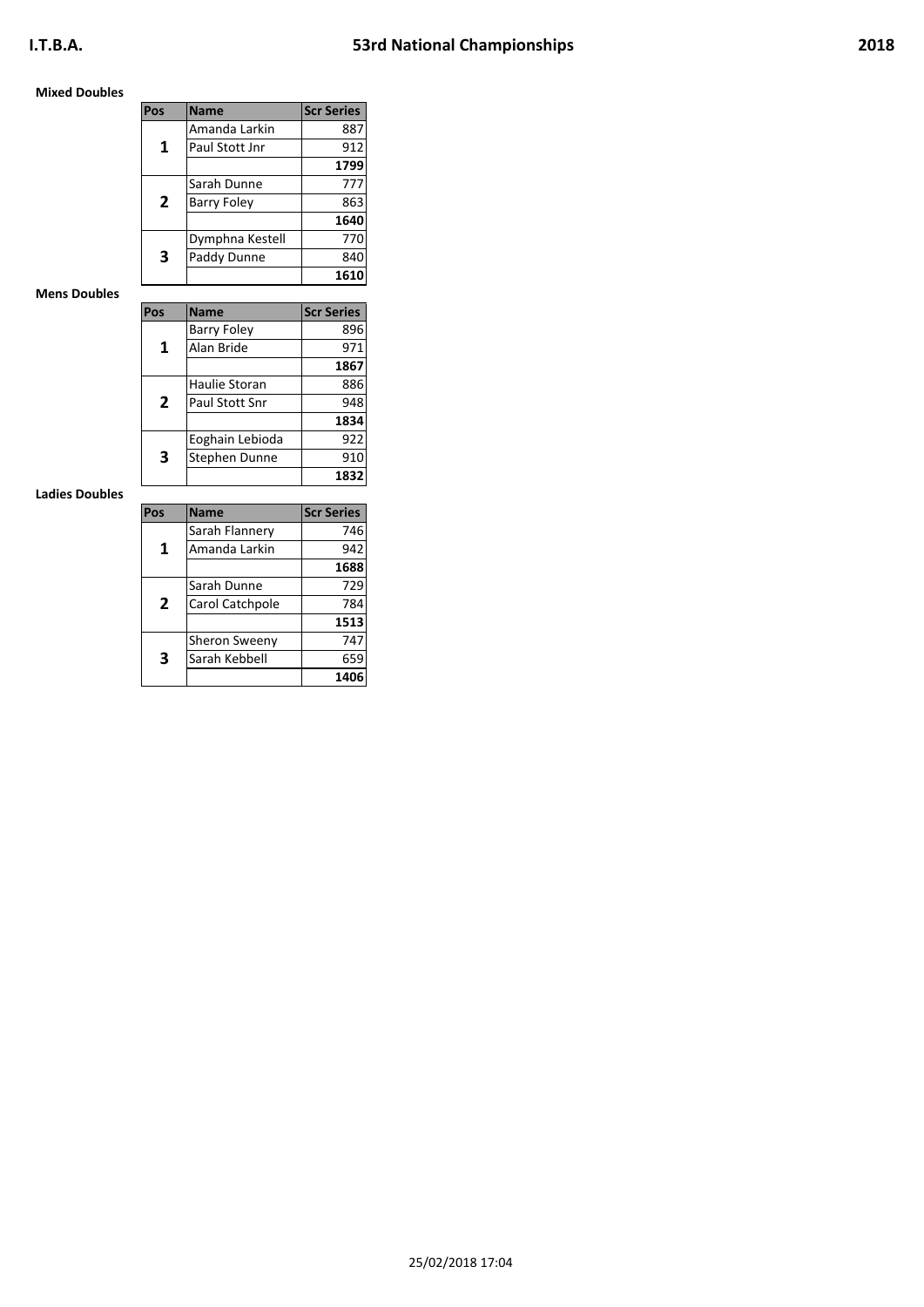### **Mens Singles**

| <b>Pos</b> | <b>Name</b>        | <b>Scr Series</b> |                                                          |
|------------|--------------------|-------------------|----------------------------------------------------------|
|            | <b>Barry Foley</b> |                   | 1285 Singles - 1285 (was Alan Gibbons with 1255 in 2001) |
|            |                    |                   | Series of 5 - 1285 (was Paul Stott Jnr with 1271 in 20   |
|            | Paul Stott Jnr     | 1223              |                                                          |
|            | Alan Mc Donnell    | 1178              |                                                          |

**Ladies Singles**

| Pos | Name            | <b>Scr Series</b> |
|-----|-----------------|-------------------|
|     | Amanda Larkin   | 1182              |
|     | Carol Catchpole | 1029              |
|     | Sarah Kebbell   |                   |

**Mens Trios**

| Pos | <b>Name</b>            | <b>Scr Series</b> |
|-----|------------------------|-------------------|
|     | Haulie Storan          | 736               |
|     |                        |                   |
| 1   | Paul Stott Snr         | 576               |
|     | Stephen O'Connor       | 699               |
|     |                        | 2011              |
|     | <b>Matthew Kestell</b> | 675               |
| 2   | Eoghain Lebioda        | 687               |
|     | Jim Ansbro             | 617               |
|     |                        | 1979              |
|     | Stephen Dunne          | 677               |
| 3   | Dave English           | 644               |
|     | Sean Mc Donnell        | 574               |
|     |                        | 1895              |

#### **Ladies Trios**

| Pos | <b>Name</b>       | <b>Scr Series</b> |               |
|-----|-------------------|-------------------|---------------|
|     | Sarah Flannery    |                   | 605 Trios - 1 |
|     |                   |                   | Game -        |
| 1   | Sheron Sweeny     | 657               |               |
|     | Amanda Larkin     | 704               |               |
|     |                   | 1966              |               |
|     | Kellie Mc Donnell | 568               |               |
|     | Elaine Lalor      | 538               |               |
| 2   | Ann Cullen        | 682               |               |
|     |                   | 1788              |               |
|     | Martina Shortt    | 583               |               |
| 3   | Sarah Dunne       | 644               |               |
|     | Carol Catchpole   | 534               |               |
|     |                   | 1761              |               |

Frios - 1966 (was Sarah Flannery/Dymphna Kestell/Amanda Larkin with 1917 in 2015) Game - 688 (was Sarah Flannery/Dymphna Kestell/Amanda Larkin with 687 in 2015)

(was Paul Stott Jnr with 1271 in 2016)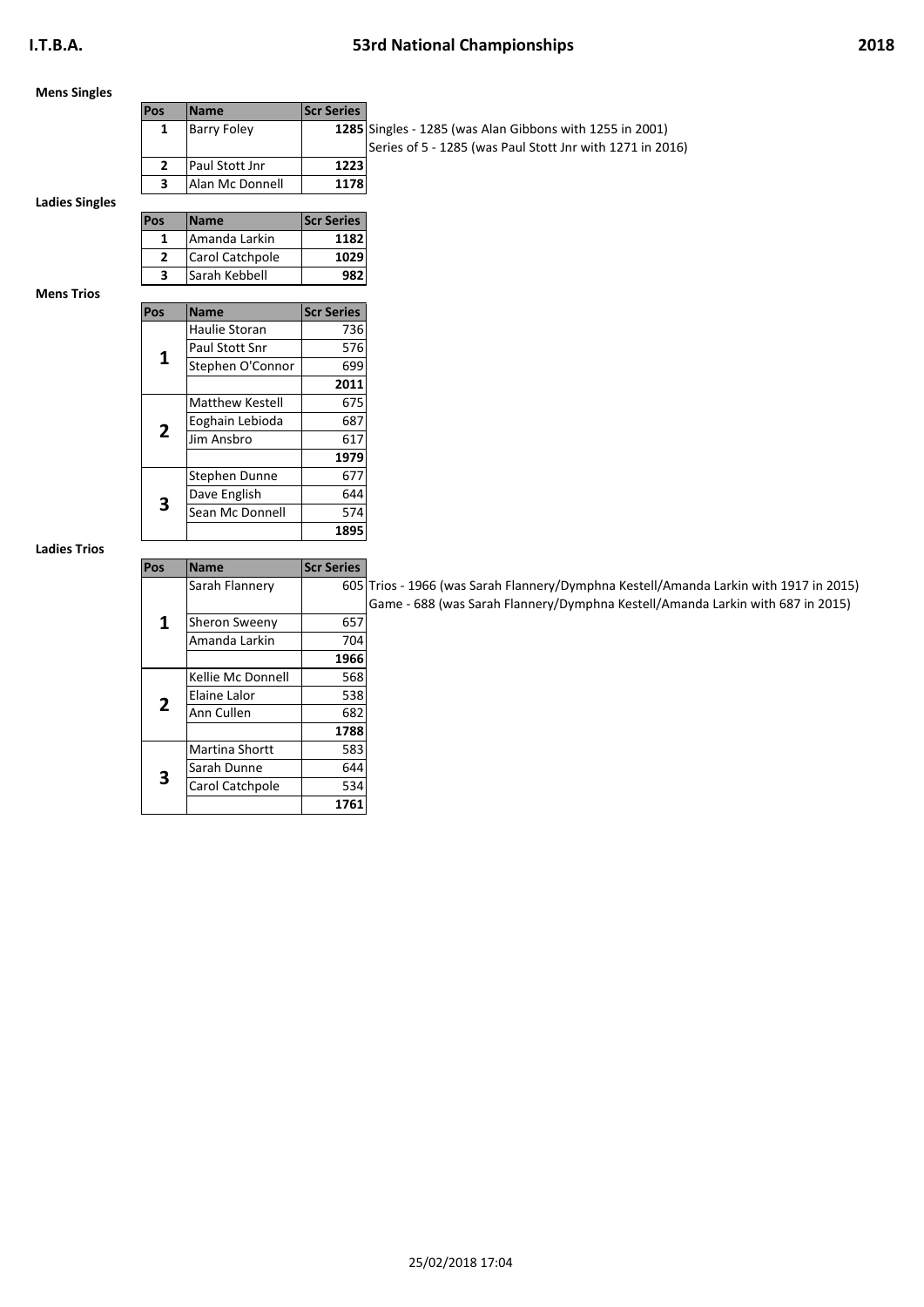## **Mens Team**

| Pos | <b>Name</b>            | <b>Scr Series</b> |
|-----|------------------------|-------------------|
|     | Stephen Dunne          | 630               |
|     | Eoghain Lebioda        | 734               |
| 1   | Nathan O'Connor        | 594               |
|     | Dave English           | 652               |
|     | Sean Mc Donnell        | 682               |
|     |                        | 3292              |
|     | Stephen O'Connor       | 679               |
|     | Alan Mc Donnell        | 631               |
| 2   | Ciaran Mullally        | 623               |
|     | Karl Dryer             | 582               |
|     | Paul Stott Jnr         | 651               |
|     |                        | 3166              |
|     | Joseph Clancy          | 637               |
|     | Barry O'Hanrahan       | 582               |
| 3   | <b>Matthew Kestell</b> | 631               |
|     | Jason Byrnes           | 633               |
|     | Colm Cloake            | 590               |
|     |                        | 3073              |

#### **Ladies Team**

| Pos | <b>Name</b>       | <b>Scr Series</b> |
|-----|-------------------|-------------------|
|     | Sarah Flannery    | 649               |
|     | Sarah Kebbell     | 592               |
| 1   | Sheron Sweeny     | 484               |
|     | Amanda Larkin     | 638               |
|     |                   | 2363              |
|     | Kellie Mc Donnell | 544               |
|     | Sarah Dunne       | 521               |
| 2   | Martina Shortt    | 572               |
|     | Carol Catchpole   | 573               |
|     |                   | 2210              |
|     | Elaine Lalor      | 562               |
|     | Dymphna Kestell   | 632               |
| 3   | Ann Cullen        | 557               |
|     |                   | Ω                 |
|     |                   | 1751              |

## **High Game**

| Men | Barry Foley          | 300 (Singles) |
|-----|----------------------|---------------|
|     | Ladies Amanda Larkin | 288 (Singles) |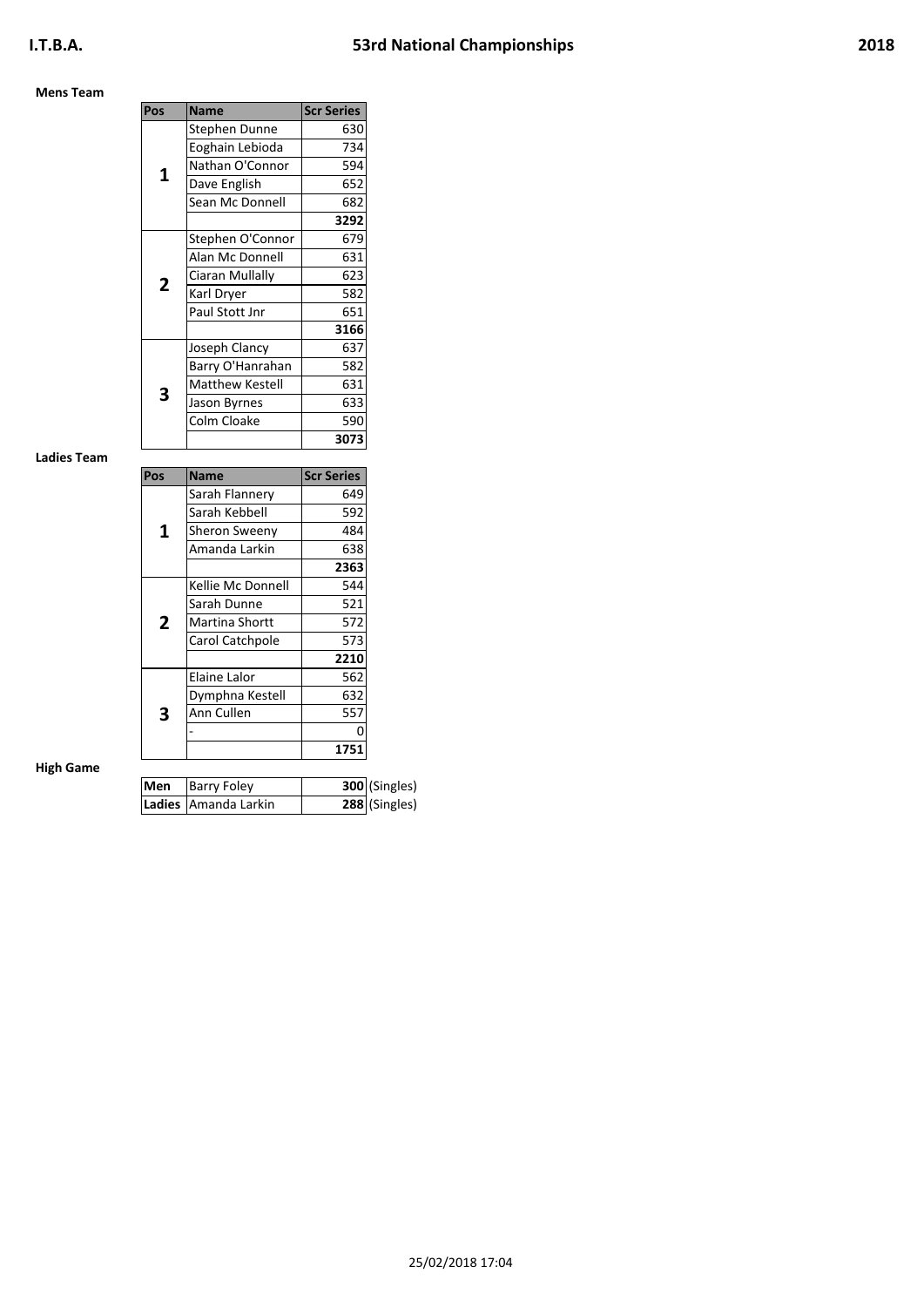### **Mens All Events**

| Pos            | <b>Name</b>        | <b>Total</b> |
|----------------|--------------------|--------------|
| 1              | Alan Bride         | 3535         |
| $\overline{2}$ | <b>Barry Foley</b> | 3425         |
| 3              | Paul Stott Jnr     | 3397         |
| 4              | Stephen Dunne      | 3372         |
| 5              | Stephen O'Connor   | 3315         |
| 6              | Eoghain Lebioda    | 3302         |
| 7              | Aidan Byrne        | 3276         |
| 8              | Dave English       | 3264         |

### **Ladies All Events**

| <b>Name</b>     | <b>Total</b> |               |
|-----------------|--------------|---------------|
| lAmanda Larkin  |              | 3466 Ladies A |
| Sarah Flannery  | 2961         |               |
| Carol Catchpole | 2920         |               |
| Dymphna Kestell | 2872         |               |
|                 |              |               |

Ladies All Events Qualifying - 3466 (was Kerena Dykes with 3420 in 2009)

### **Mens Final Positions**

| ----         |                    |              |
|--------------|--------------------|--------------|
| Pos          | <b>Name</b>        | <b>Total</b> |
| 1            | Alan Bride         | 5622         |
| $\mathbf{2}$ | Paul Stott Jnr     | 5465         |
| 3            | Stephen Dunne      | 5346         |
| 4            | <b>Barry Foley</b> | 5270         |
| 5            | Stephen O'Connor   | 5229         |
| 6            | Aidan Byrne        | 5223         |
| 7            | Dave English       | 5203         |
| 8            | Eoghain Lebioda    | 4923         |

## **Ladies Final Positions**

| Pos | <b>Name</b>     | <b>Total</b> |               |
|-----|-----------------|--------------|---------------|
| 1   | Amanda Larkin   |              | 5379 Ladies A |
| 2   | Sarah Flannery  | 4695         |               |
| 3   | Carol Catchpole | 4681         |               |
| 4   | Dymphna Kestell | 4638         |               |

Ladies All Events Final Total - 5379 (was Kaeren Dypes in 2009 with 5280)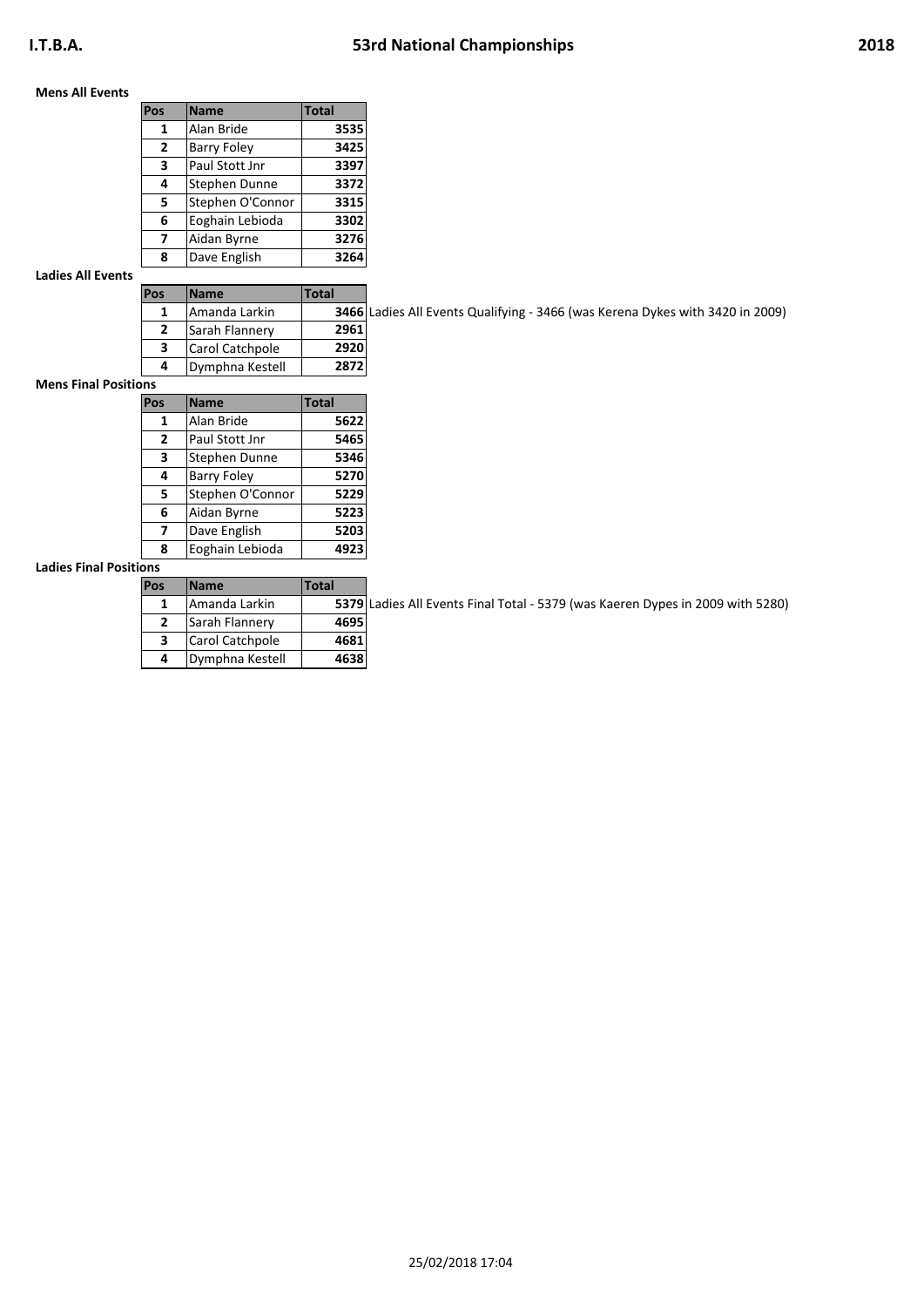|   |                                |                         |      |            |     | <b>Mens Finals</b> |     |     |     |     |                                                                      |          |
|---|--------------------------------|-------------------------|------|------------|-----|--------------------|-----|-----|-----|-----|----------------------------------------------------------------------|----------|
|   | <b>Position Entry Pos Name</b> |                         | C/F  |            |     |                    |     |     |     |     | Round1 Round2 Round3 Round4 Round5 Round6 Round7 Round8 Round9 Total |          |
|   |                                | <b>Alan Bride</b>       | 3535 | 248        | 228 | 187                | 235 | 223 | 236 | 257 | 238                                                                  | 235 5622 |
|   | 3                              | <b>Paul Stott Jnr</b>   | 3397 | 245        | 259 | 224                | 206 | 264 | 218 | 235 | 200                                                                  | 217 5465 |
| 3 | 4                              | <b>Stephen Dunne</b>    | 3372 | 244        | 184 | 224                | 206 | 201 | 203 | 237 | 238                                                                  | 237 5346 |
| 4 |                                | <b>Barry Foley</b>      | 3425 | <b>236</b> | 183 | 174                | 185 | 246 | 202 | 171 | 195                                                                  | 253 5270 |
| 5 | 5.                             | <b>Stephen O'Connor</b> | 3315 | 216        | 205 | 156                | 215 | 188 | 216 | 236 | 237                                                                  | 245 5229 |
| 6 |                                | <b>Aidan Byrne</b>      | 3276 | 194        | 191 | 220                | 208 | 243 | 218 | 214 | 223                                                                  | 236 5223 |
| 7 | 8                              | <b>Dave English</b>     | 3264 | 224        | 256 | 205                | 179 | 189 | 194 | 194 | 259                                                                  | 239 5203 |
| 8 | 6                              | Eoghain Lebioda         | 3302 | <b>204</b> | 203 | 160                | 181 | 182 | 195 | 155 | 194                                                                  | 147 4923 |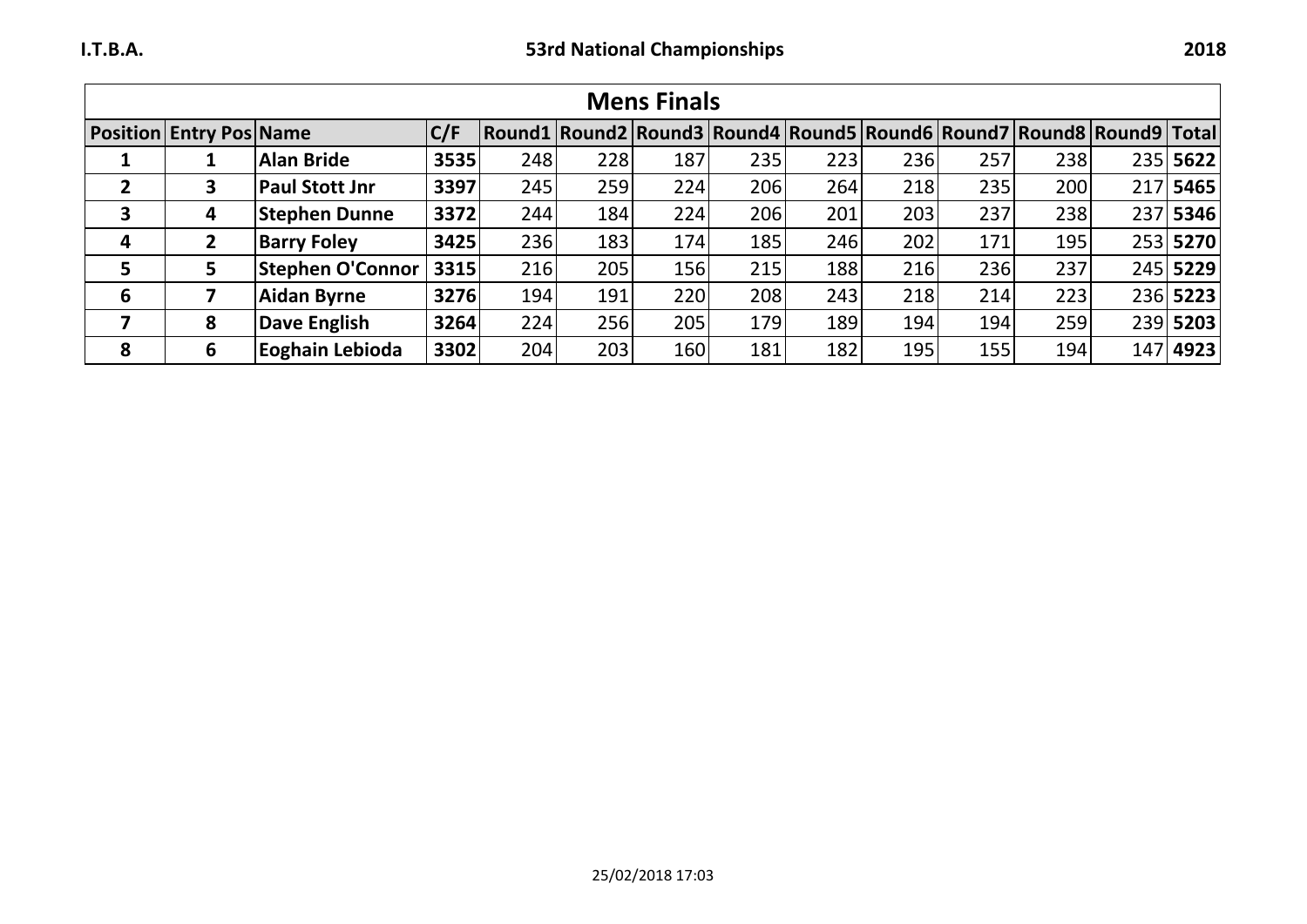| <b>Ladies Finals</b> |                                |                        |             |     |     |     |            |                                                                      |      |     |     |  |          |
|----------------------|--------------------------------|------------------------|-------------|-----|-----|-----|------------|----------------------------------------------------------------------|------|-----|-----|--|----------|
|                      | <b>Position Entry Pos Name</b> |                        | C/F         |     |     |     |            | Round1 Round2 Round3 Round4 Round5 Round6 Round7 Round8 Round9 Total |      |     |     |  |          |
|                      |                                | Amanda Larkin          | 3466        | 207 | 245 | 195 | 195        | 199                                                                  | 223  | 236 | 208 |  | 205 5379 |
|                      |                                | <b>Sarah Flannery</b>  | 2961        | 224 | 177 | 167 | 207        | 226                                                                  | 201  | 149 | 180 |  | 203 4695 |
|                      |                                | <b>Carol Catchpole</b> | <b>2920</b> | 222 | 190 | 164 | <b>160</b> | 207                                                                  | 2031 | 191 | 226 |  | 198 4681 |
| 4                    |                                | Dymphna Kestell        | $2872$      | 194 | 214 | 187 | 188        | 199                                                                  | 190  | 209 | 204 |  | 181 4638 |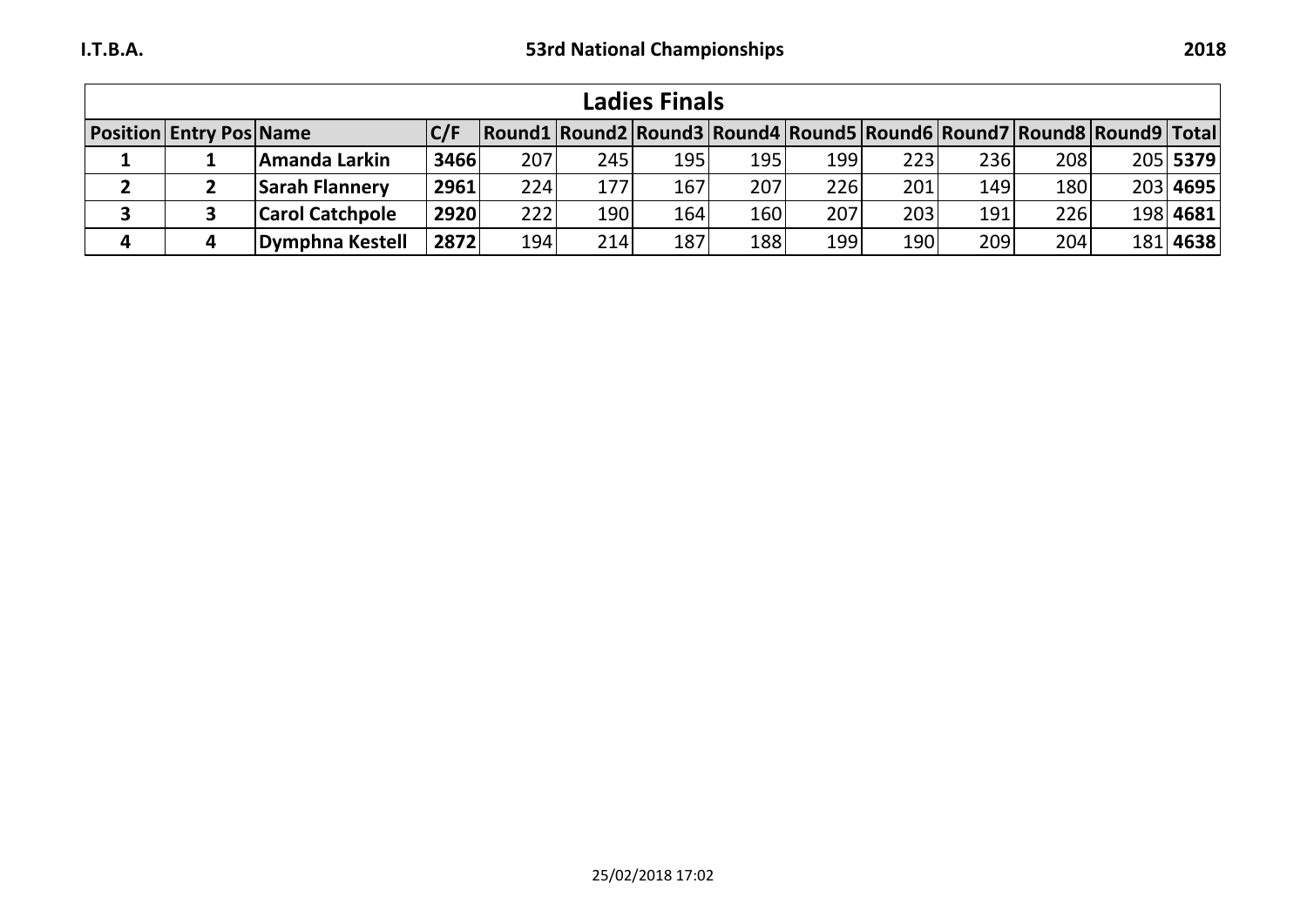**All Events Men**

|                         |                           |                          |                | <b>Singles</b>           |                |                |              |                | <b>Doubles</b>          |           |                          | <b>Trios</b>   |                          |              | <b>Team</b>    |      |                       | Scr  |
|-------------------------|---------------------------|--------------------------|----------------|--------------------------|----------------|----------------|--------------|----------------|-------------------------|-----------|--------------------------|----------------|--------------------------|--------------|----------------|------|-----------------------|------|
|                         |                           | Game                     | Game           | Game                     | Game Game      |                | Game         | Game           | Game                    | Game Game |                          | Game           | Game                     | Game         | Game           | Game |                       |      |
| <b>Position</b>         | <b>Name</b>               | $\mathbf{1}$             | $\overline{2}$ | $\overline{\mathbf{3}}$  | $\overline{a}$ | 5              | $\mathbf{1}$ | $\overline{2}$ | $\overline{\mathbf{3}}$ | $\Delta$  | $\mathbf{1}$             | $\overline{2}$ | $\overline{\mathbf{3}}$  | $\mathbf{1}$ | $\overline{2}$ | 3    | <b>Average Series</b> |      |
| 1                       | <b>Alan Bride</b>         | 192                      | 220            | 247                      | 214            | 237            | 228          | 246            | 239                     | 258       | 269                      | 257            | 234                      | 246          | 210            | 238  | 235.67                | 3535 |
| $\overline{2}$          | <b>Barry Foley</b>        | 300                      | 247            | 241                      | 279            | 218            | 197          | 224            | 228                     | 247       | 205                      | 205            | 211                      | 245          | 190            | 188  | 228.33                | 3425 |
| 3                       | <b>Paul Stott Jnr</b>     | 279                      | 256            | 235                      | 196            | 257            | 213          | 220            | 279                     | 202       | 221                      | 203            | 185                      | 246          | 210            | 195  | 226.47                | 3397 |
| 4                       | <b>Stephen Dunne</b>      | 268                      | 248            | 217                      | 204            | 218            | 237          | 245            | 216                     | 212       | 237                      | 216            | 224                      | 195          | 214            | 221  | 224.80                | 3372 |
| 5                       | <b>Stephen O'Connor</b>   | 223                      | 220            | 205                      | 215            | 247            | 197          | 190            | 215                     | 225       | 207                      | 212            | 280                      | 253          | 190            | 236  | 221.00                | 3315 |
| 6                       | Eoghain Lebioda           | 235                      | 184            | 189                      | 190            | 161            | 203          | 182            | 258                     | 279       | 234                      | 195            | 258                      | 202          | 232            | 300  | 220.13                | 3302 |
| $\overline{\mathbf{z}}$ | <b>Aidan Byrne</b>        | 191                      | 200            | 192                      | 256            | 279            | 221          | 192            | 187                     | 299       | 195                      | 239            | 208                      | 216          | 198            | 203  | 218.40                | 3276 |
| 8                       | <b>Dave English</b>       | 204                      | 205            | 227                      | 165            | 223            | 256          | 235            | 246                     | 207       | 254                      | 193            | 197                      | 247          | 226            | 179  | 217.60                | 3264 |
| 9                       | <b>Matthew Kestell</b>    | 171                      | 251            | 230                      | 235            | 204            | 128          | 235            | 252                     | 248       | 245                      | 204            | 226                      | 227          | 205            | 199  | 217.33                | 3260 |
| 10                      | <b>Haulie Storan</b>      | 235                      | 189            | 169                      | 192            | 191            | 222          | 230            | 236                     | 198       | 245                      | 232            | 259                      | 207          | 182            | 233  | 214.67                | 3220 |
| 11                      | <b>Cian Cloake</b>        | 229                      | 237            | 248                      | 212            | 213            | 214          | 203            | 212                     | 206       | 193                      | 170            | 194                      | 203          | 233            | 241  | 213.87                | 3208 |
| 12                      | <b>Alan Mc Donnell</b>    | 193                      | 267            | 224                      | 256            | 238            | 149          | 214            | 183                     | 170       | 229                      | 229            | 195                      | 214          | 205            | 212  | 211.87                | 3178 |
| 13                      | <b>Paddy Dunne</b>        | 191                      | 233            | 200                      | 248            | 168            | 256          | 214            | 167                     | 224       | 197                      | 257            | 201                      | 196          | 158            | 253  | 210.87                | 3163 |
| 14                      | <b>Paul Stott Snr</b>     | 148                      | 207            | 202                      | 216            | 228            | 235          | 227            | 248                     | 238       | 247                      | 173            | 156                      | 213          | 169            | 197  | 206.93                | 3104 |
| 15                      | <b>Jason Byrnes</b>       | 196                      | 197            | 254                      | 194            | 207            | 179          | 206            | 168                     | 240       | 192                      | 245            | 190                      | 224          | 216            | 193  | 206.73                | 3101 |
| 16                      | <b>Colm Cloake</b>        | 208                      | 217            | 224                      | 224            | 182            | 176          | 233            | 193                     | 236       | 173                      | 204            | 183                      | 263          | 175            | 152  | 202.87                | 3043 |
| 17                      | <b>Karl Dryer</b>         | 233                      | 227            | 192                      | 178            | 227            | 166          | 193            | 184                     | 196       | 194                      | 197            | 225                      | 179          | 188            | 215  | 199.60                | 2994 |
| 18                      | <b>Gavin Fox</b>          | 175                      | 209            | 192                      | 187            | 201            | 198          | 200            | 202                     | 233       | 235                      | 198            | 144                      | 215          | 206            | 178  | 198.20                | 2973 |
| 19                      | <b>Joseph Clancy</b>      | 186                      | 224            | 193                      | 183            | 217            | 182          | 214            | 205                     | 142       | 213                      | 159            | 186                      | 224          | 212            | 201  | 196.07                | 2941 |
| 20                      | <b>Ciaran Mullally</b>    | 190                      | 212            | 174                      | 168            | 206            | 162          | 147            | 234                     | 232       | 161                      | 203            | 208                      | 198          | 191            | 234  | 194.67                | 2920 |
| 21                      | <b>Christopher Scully</b> | 198                      | 193            | 203                      | 168            | 181            | 190          | 146            | 223                     | 214       | 163                      | 200            | 167                      | 204          | 180            | 235  | 191.00                | 2865 |
| 22                      | <b>Jim Ansbro</b>         | 165                      | 202            | 210                      | 191            | 172            | 237          | 147            | 170                     | 192       | 235                      | 211            | 171                      | 243          | 125            | 189  | 190.67                | 2860 |
| 23                      | <b>Barry O'Hanrahan</b>   | 149                      | 177            | 218                      | 166            | 206            | 171          | 231            | 211                     | 192       | 152                      | 196            | 170                      | 181          | 208            | 193  | 188.07                | 2821 |
| 24                      | <b>Mark Moore</b>         | 146                      | 223            | 170                      | 210            | 189            | 150          | 167            | 175                     | 161       | 171                      | 192            | 172                      | 182          | 156            | 191  | 177.00                | 2655 |
| 25                      | <b>Paddy Gibbons</b>      | 212                      | 159            | 141                      | 172            | 159            | 180          | 177            | 154                     | 183       | 157                      | 185            | 169                      | 172          | 180            | 165  | 171.00                | 2565 |
| 26                      | <b>Sean Mc Donnell</b>    |                          |                | $\overline{\phantom{0}}$ |                |                | 223          | 193            | 221                     | 202       | 179                      | 207            | 188                      | 244          | 255            | 183  | 209.50                | 2095 |
| 27                      | <b>Kieran Shortt</b>      | $\overline{\phantom{a}}$ | $\blacksquare$ | $\overline{\phantom{0}}$ | $\blacksquare$ | $\blacksquare$ | 212          | 200            | 185                     | 230       | $\overline{\phantom{a}}$ | $\blacksquare$ | $\overline{\phantom{a}}$ | 202          | 141            | 218  | 198.29                | 1388 |
| 28                      | David Ryan                |                          |                | $\overline{\phantom{a}}$ |                |                | 190          | 187            | 236                     | 180       |                          |                |                          |              |                |      | 198.25                | 793  |
| 29                      | Nathan O'Connor           |                          |                |                          |                |                |              |                |                         |           |                          |                |                          | 202          | 179            | 213  | 198.00                | 594  |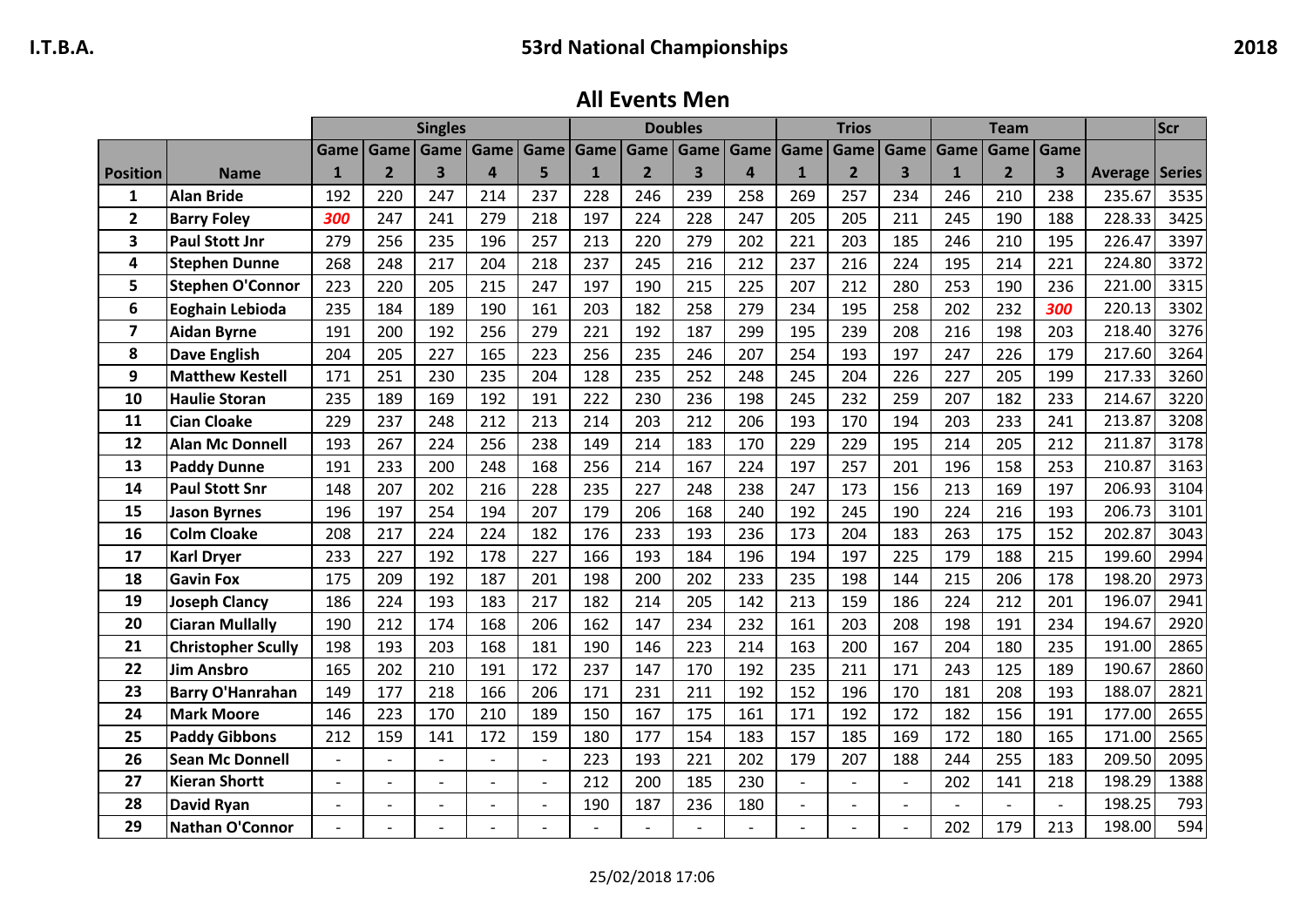# **I.T.B.A. 53rd National Championships 2018**

|                 |                       |  | <b>Singles</b> |                                                                                                        |  | <b>Doubles</b> |     | <b>Trios</b> |     |     | <b>Team</b> |     |                           | <b>Scr</b> |
|-----------------|-----------------------|--|----------------|--------------------------------------------------------------------------------------------------------|--|----------------|-----|--------------|-----|-----|-------------|-----|---------------------------|------------|
|                 |                       |  |                | Game   Game   Game   Game   Game   Game   Game   Game   Game   Game   Game   Game   Game   Game   Game |  |                |     |              |     |     |             |     |                           |            |
| <b>Position</b> | <b>Name</b>           |  |                |                                                                                                        |  |                |     |              |     |     |             |     | <b>Average   Series  </b> |            |
| 30              | <b>Mark Dunne</b>     |  |                |                                                                                                        |  |                |     |              |     | 226 | 201         | 156 | 194.33                    | 583        |
| 31              | <b> Fran Puzzuoli</b> |  |                |                                                                                                        |  |                | 179 | 181          | 214 |     |             |     | 191.33                    | 574        |
| 32              | Nickey O'Malley       |  |                |                                                                                                        |  |                |     |              |     | 178 | 183         | 164 | 175.00                    | 525        |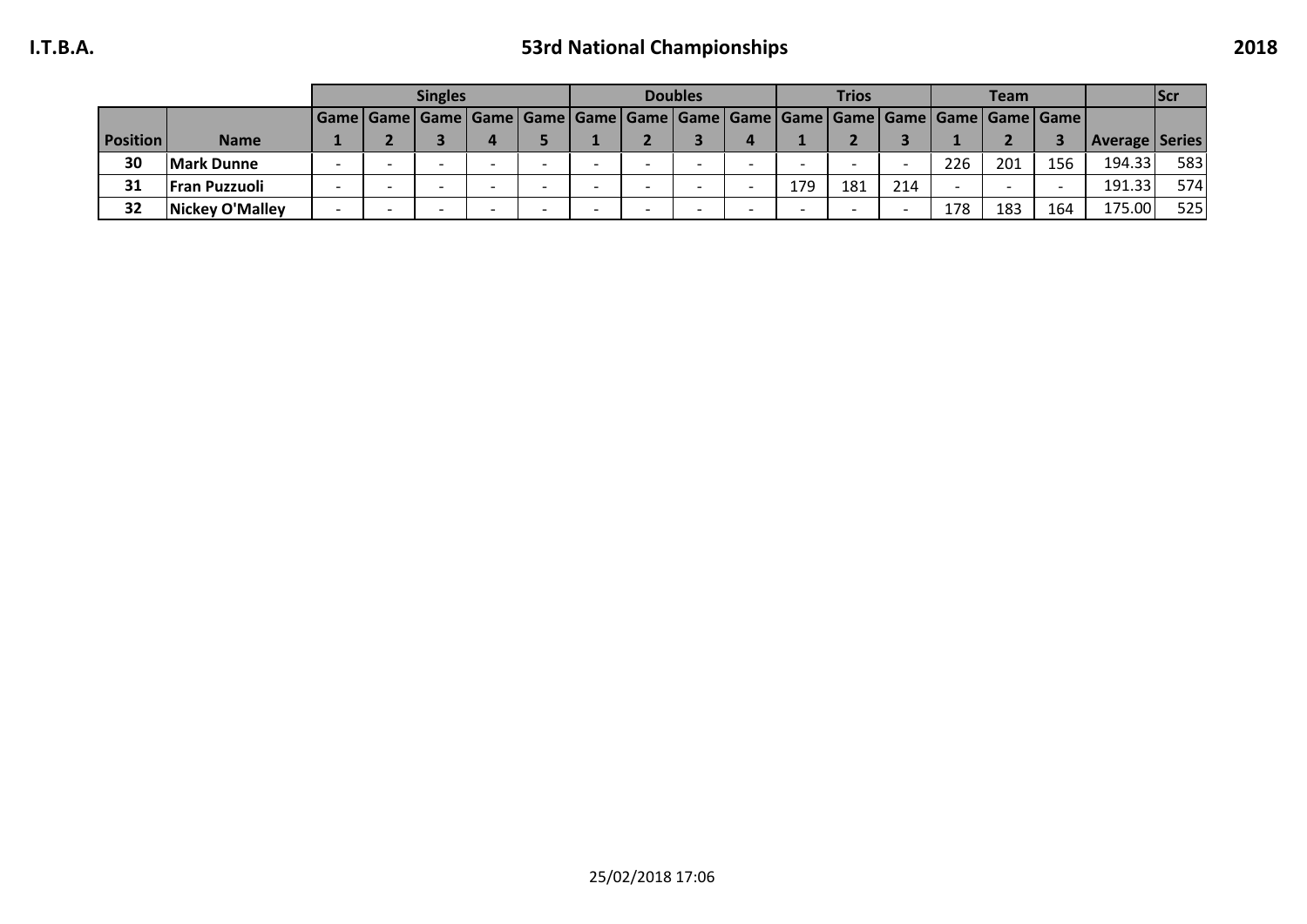**All Events Ladies**

|                        |                          |     |                          | <b>Singles</b> |     |                          |     |             | <b>Doubles</b> |             |             | <b>Trios</b>             |                          |                          | <b>Team</b>              |     |        |               |
|------------------------|--------------------------|-----|--------------------------|----------------|-----|--------------------------|-----|-------------|----------------|-------------|-------------|--------------------------|--------------------------|--------------------------|--------------------------|-----|--------|---------------|
|                        |                          |     | Game   Game              | <b>Game</b>    |     | Game   Game   Game       |     | Game   Game |                | <b>Game</b> | Game   Game |                          | <b>Game</b>              |                          | Game   Game   Game       |     |        | <b>Scr</b>    |
| <b>Position   Name</b> |                          |     |                          | 3              |     | 5                        |     |             | 3              | 4           |             |                          |                          |                          |                          | 3   | Avge.  | <b>Series</b> |
|                        | Amanda Larkin            | 288 | 233                      | 216            | 237 | 208                      | 248 | 216         | 257            | 221         | 235         | 232                      | 237                      | 199                      | 236                      | 203 | 231.07 | 3466          |
| 2                      | Sarah Flannery           | 215 | 216                      | 180            | 170 | 180                      | 215 | 138         | 204            | 189         | 189         | 193                      | 223                      | 253                      | 203                      | 193 | 197.40 | 2961          |
| 3                      | <b>Carol Catchpole</b>   | 197 | 201                      | 170            | 200 | 261                      | 184 | 172         | 197            | 231         | 203         | 174                      | 157                      | 156                      | 184                      | 233 | 194.67 | 2920          |
| 4                      | Dymphna Kestell          | 173 | 196                      | 231            | 161 | 208                      | 165 | 145         | 147            | 194         | 187         | 241                      | 192                      | 207                      | 268                      | 157 | 191.47 | 2872          |
| 5                      | <b>Sheron Sweeny</b>     | 156 | 225                      | 175            | 203 | 171                      | 191 | 181         | 179            | 196         | 264         | 182                      | 211                      | 184                      | 142                      | 158 | 187.87 | 2818          |
| 6                      | Sarah Kebbell            | 175 | 213                      | 164            | 201 | 229                      | 184 | 135         | 144            | 196         | 176         | 190                      | 214                      | 180                      | 210                      | 202 | 187.53 | 2813          |
| 7                      | lElaine Lalor            | 214 | 182                      | 199            | 220 | 166                      | 189 | 139         | 182            | 212         | 159         | 234                      | 145                      | 219                      | 165                      | 178 | 186.87 | 2803          |
| 8                      | <b>Sarah Dunne</b>       | 170 | 184                      | 190            | 205 | 154                      | 200 | 125         | 224            | 180         | 216         | 206                      | 222                      | 160                      | 170                      | 191 | 186.47 | 2797          |
| 9                      | Martina Shortt           | 178 | 180                      | 174            | 180 | 203                      | 223 | 156         | 159            | 187         | 174         | 176                      | 233                      | 183                      | 186                      | 203 | 186.33 | 2795          |
| 10                     | <b>Ann Cullen</b>        | 163 | 187                      | 173            | 156 | 172                      | 174 | 175         | 163            | 181         | 220         | 195                      | 267                      | 199                      | 171                      | 187 | 185.53 | 2783          |
| 11                     | <b>Kellie Mc Donnell</b> | 178 | 152                      | 211            | 191 | 198                      | 171 | 171         | 169            | 170         | 178         | 187                      | 203                      | 157                      | 202                      | 185 | 181.53 | 2723          |
| 12                     | <b>Treasa Whelan</b>     |     | $\overline{\phantom{0}}$ |                |     | $\overline{\phantom{a}}$ | 162 | 164         | 149            | 169         |             | $\overline{\phantom{0}}$ | $\overline{\phantom{0}}$ | $\overline{\phantom{0}}$ | $\overline{\phantom{0}}$ |     | 161.00 | 644           |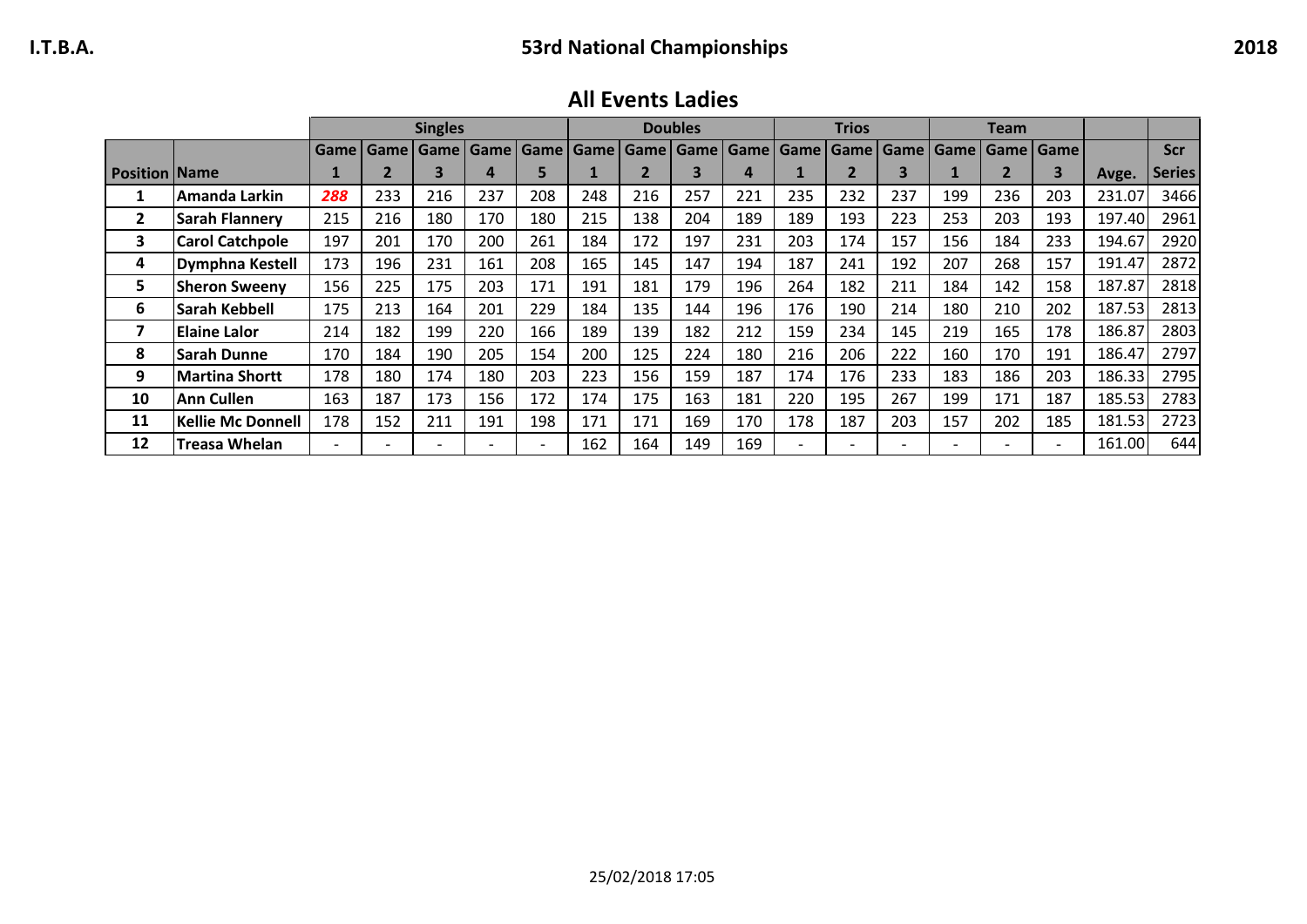# **Mens Team**

**Pos Lane Name Game 1 Game 2 Game 3 Average Scr Series**

|   | 14       | <b>Stephen Dunne</b>      | 195  | 214  | 221  | 210.00 | 630  |
|---|----------|---------------------------|------|------|------|--------|------|
|   | 14       | Eoghain Lebioda           | 202  | 232  | 300  | 244.67 | 734  |
| 1 | 14       | Nathan O'Connor           | 202  | 179  | 213  | 198.00 | 594  |
|   | 14       | <b>Dave English</b>       | 247  | 226  | 179  | 217.33 | 652  |
|   | 14       | <b>Sean Mc Donnell</b>    | 244  | 255  | 183  | 227.33 | 682  |
|   | 14 Total |                           | 1090 | 1106 | 1096 |        | 3292 |
|   | 11       | <b>Stephen O'Connor</b>   | 253  | 190  | 236  | 226.33 | 679  |
|   | 11       | <b>Alan Mc Donnell</b>    | 214  | 205  | 212  | 210.33 | 631  |
| 2 | 11       | <b>Ciaran Mullally</b>    | 198  | 191  | 234  | 207.67 | 623  |
|   | 11       | <b>Karl Dryer</b>         | 179  | 188  | 215  | 194.00 | 582  |
|   | 11       | <b>Paul Stott Jnr</b>     | 246  | 210  | 195  | 217.00 | 651  |
|   | 11 Total |                           | 1090 | 984  | 1092 |        | 3166 |
|   | 13       | <b>Joseph Clancy</b>      | 224  | 212  | 201  | 212.33 | 637  |
|   | 13       | <b>Barry O'Hanrahan</b>   | 181  | 208  | 193  | 194.00 | 582  |
| 3 | 13       | <b>Matthew Kestell</b>    | 227  | 205  | 199  | 210.33 | 631  |
|   | 13       | <b>Jason Byrnes</b>       | 224  | 216  | 193  | 211.00 | 633  |
|   | 13       | <b>Colm Cloake</b>        | 263  | 175  | 152  | 196.67 | 590  |
|   | 13 Total |                           | 1119 | 1016 | 938  |        | 3073 |
|   | 12       | <b>Paddy Dunne</b>        | 196  | 158  | 253  | 202.33 | 607  |
|   | 12       | <b>Kieran Shortt</b>      | 202  | 141  | 218  | 187.00 | 561  |
| 4 | 12       | <b>Nickey O'Malley</b>    | 178  | 183  | 164  | 175.00 | 525  |
|   | 12       | <b>Cian Cloake</b>        | 203  | 233  | 241  | 225.67 | 677  |
|   | 12       | <b>Aidan Byrne</b>        | 216  | 198  | 203  | 205.67 | 617  |
|   | 12 Total |                           | 995  | 913  | 1079 |        | 2987 |
|   | 9        | <b>Barry Foley</b>        | 245  | 190  | 188  | 207.67 | 623  |
|   | 9        | <b>Paddy Gibbons</b>      | 172  | 180  | 165  | 172.33 | 517  |
| 5 | 9        | <b>Gavin Fox</b>          | 215  | 206  | 178  | 199.67 | 599  |
|   | 9        | <b>Mark Moore</b>         | 182  | 156  | 191  | 176.33 | 529  |
|   | 9        | <b>Alan Bride</b>         | 246  | 210  | 238  | 231.33 | 694  |
|   | 9 Total  |                           | 1060 | 942  | 960  |        | 2962 |
|   | 10       | <b>Haulie Storan</b>      | 207  | 182  | 233  | 207.33 | 622  |
|   | 10       | <b>Paul Stott Snr</b>     | 213  | 169  | 197  | 193.00 | 579  |
| 6 | 10       | <b>Mark Dunne</b>         | 226  | 201  | 156  | 194.33 | 583  |
|   | 10       | <b>Jim Ansbro</b>         | 243  | 125  | 189  | 185.67 | 557  |
|   | 10       | <b>Christopher Scully</b> | 204  | 180  | 235  | 206.33 | 619  |
|   | 10 Total |                           | 1093 | 857  | 1010 |        | 2960 |
|   |          |                           |      |      |      |        |      |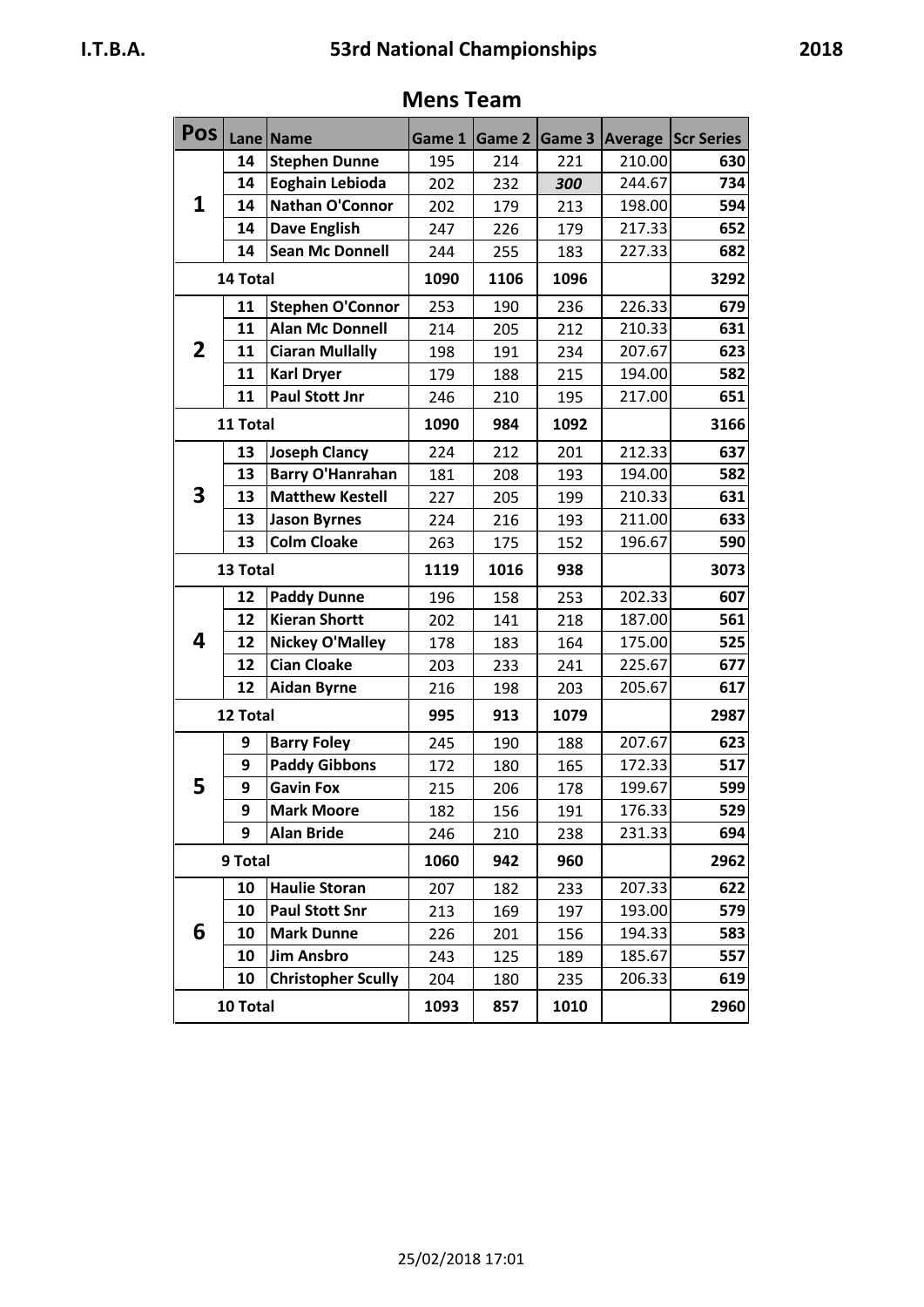| <b>Pos</b> |         | Lane   Name              | Game 1 | <b>Game 2</b> | Game 3 | <b>Average</b> | <b>Scr Series</b> |
|------------|---------|--------------------------|--------|---------------|--------|----------------|-------------------|
|            | 3       | <b>Sarah Flannery</b>    | 253    | 203           | 193    | 216.33         | 649               |
| 1          | 3       | <b>Sarah Kebbell</b>     | 180    | 210           | 202    | 197.33         | 592               |
|            | 3       | <b>Sheron Sweeny</b>     | 184    | 142           | 158    | 161.33         | 484               |
|            | 3       | Amanda Larkin            | 199    | 236           | 203    | 212.67         | 638               |
|            | 3 Total |                          | 816    | 791           | 756    |                | 2363              |
|            | 4       | <b>Kellie Mc Donnell</b> | 157    | 202           | 185    | 181.33         | 544               |
| 2          | 4       | <b>Sarah Dunne</b>       | 160    | 170           | 191    | 173.67         | 521               |
|            | 4       | <b>Martina Shortt</b>    | 183    | 186           | 203    | 190.67         | 572               |
|            | 4       | <b>Carol Catchpole</b>   | 156    | 184           | 233    | 191.00         | 573               |
|            | 4 Total |                          | 656    | 742           | 812    |                | 2210              |
|            | 6       | <b>Elaine Lalor</b>      | 219    | 165           | 178    | 187.33         | 562               |
| 3          | 6       | Dymphna Kestell          | 207    | 268           | 157    | 210.67         | 632               |
|            | 6       | <b>Ann Cullen</b>        | 199    | 171           | 187    | 185.67         | 557               |
|            | 6       |                          |        |               |        |                | 0                 |
|            | 6 Total |                          | 625    | 604           | 522    |                | 1751              |

# **Ladies Team**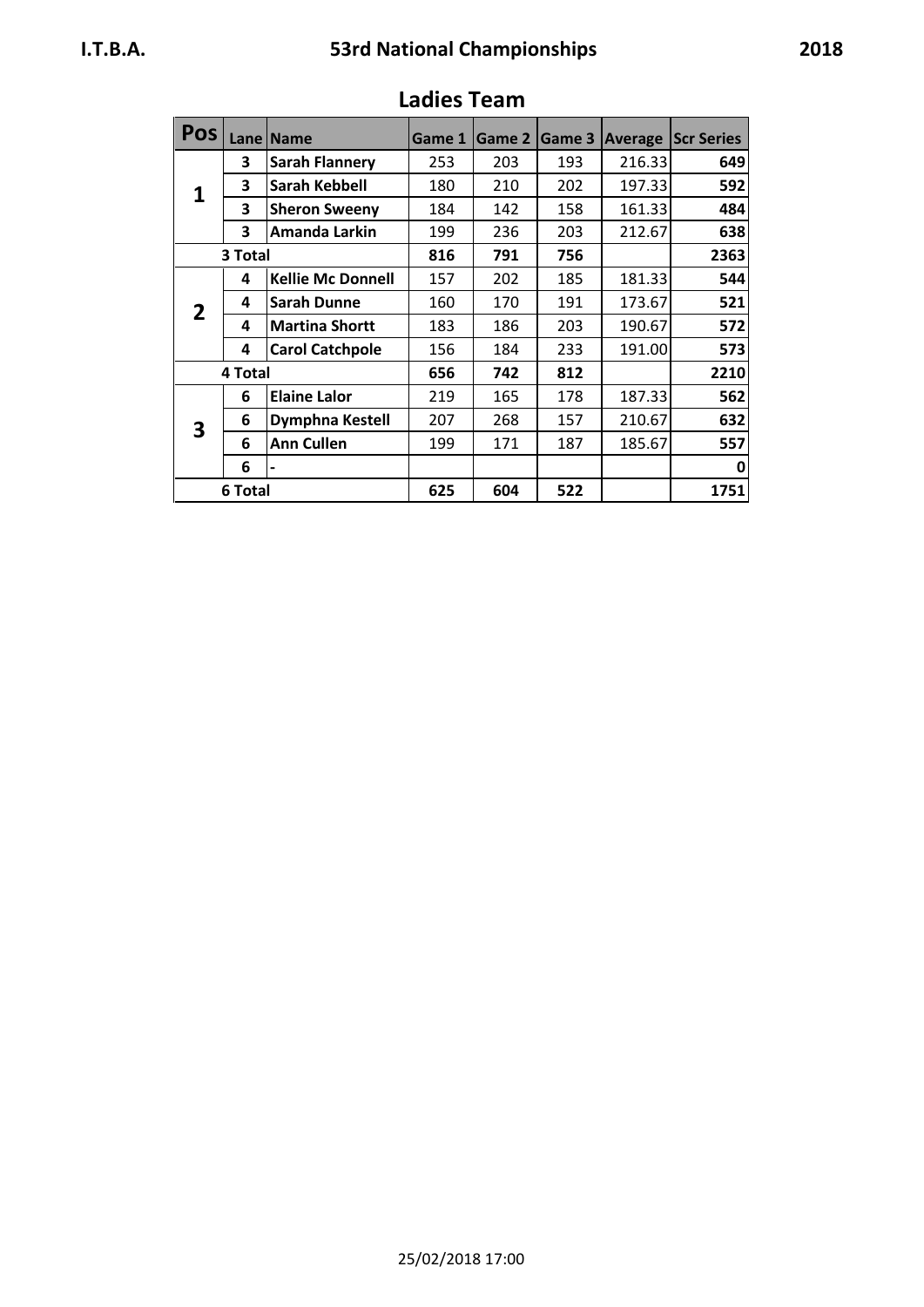| Pos          |                         | Lane   Name               | Game 1 | <b>Game 2</b> | Game 3 | <b>Average</b> | <b>Scr Series</b> |
|--------------|-------------------------|---------------------------|--------|---------------|--------|----------------|-------------------|
|              | 5                       | <b>Haulie Storan</b>      | 245    | 232           | 259    | 245.33         | 736               |
| 1            | 5                       | <b>Paul Stott Snr</b>     | 247    | 173           | 156    | 192.00         | 576               |
|              | 5                       | <b>Stephen O'Connor</b>   | 207    | 212           | 280    | 233.00         | 699               |
|              | 5 Total                 |                           | 699    | 617           | 695    |                | 2011              |
|              | 9                       | <b>Matthew Kestell</b>    | 245    | 204           | 226    | 225.00         | 675               |
| $\mathbf{2}$ | 9                       | Eoghain Lebioda           | 234    | 195           | 258    | 229.00         | 687               |
|              | 9                       | <b>Jim Ansbro</b>         | 235    | 211           | 171    | 205.67         | 617               |
|              | 9 Total                 |                           | 714    | 610           | 655    |                | 1979              |
|              | 10                      | <b>Stephen Dunne</b>      | 237    | 216           | 224    | 225.67         | 677               |
| 3            | 10                      | <b>Dave English</b>       | 254    | 193           | 197    | 214.67         | 644               |
|              | 10                      | <b>Sean Mc Donnell</b>    | 179    | 207           | 188    | 191.33         | 574               |
|              | 10 Total                |                           | 670    | 616           | 609    |                | 1895              |
|              | 3                       | <b>Barry Foley</b>        | 205    | 205           | 211    | 207.00         | 621               |
| 4            | 3                       | <b>Paddy Gibbons</b>      | 157    | 185           | 169    | 170.33         | 511               |
|              | 3                       | <b>Alan Bride</b>         | 269    | 257           | 234    | 253.33         | 760               |
|              | 3 Total                 |                           | 631    | 647           | 614    |                | 1892              |
|              | 6                       | <b>Alan Mc Donnell</b>    | 229    | 229           | 195    | 217.67         | 653               |
| 5            | 6                       | <b>Karl Dryer</b>         | 194    | 197           | 225    | 205.33         | 616               |
|              | 6                       | <b>Paul Stott Jnr</b>     | 221    | 203           | 185    | 203.00         | 609               |
|              | 6 Total                 |                           | 644    | 629           | 605    |                | 1878              |
|              | 11                      | <b>Ciaran Mullally</b>    | 161    | 203           | 208    | 190.67         | 572               |
| 6            | 11                      | <b>Paddy Dunne</b>        | 197    | 257           | 201    | 218.33         | 655               |
|              | 11                      | <b>Aidan Byrne</b>        | 195    | 239           | 208    | 214.00         | 642               |
|              | 11 Total                |                           | 553    | 699           | 617    |                | 1869              |
|              | $\overline{\mathbf{z}}$ | <b>Joseph Clancy</b>      | 213    | 159           | 186    | 186.00         | 558               |
| 7            | $\overline{z}$          | <b>Barry O'Hanrahan</b>   | 152    | 196           | 170    | 172.67         | 518               |
|              | $\overline{7}$          | <b>Jason Byrnes</b>       | 192    | 245           | 190    | 209.00         | 627               |
|              | 7 Total                 |                           | 557    | 600           | 546    |                | 1703              |
|              | 8                       | <b>Fran Puzzuoli</b>      | 179    | 181           | 214    | 191.33         | 574               |
| 8            | 8                       | <b>Mark Moore</b>         | 171    | 192           | 172    | 178.33         | 535               |
|              | 8                       | <b>Gavin Fox</b>          | 235    | 198           | 144    | 192.33         | 577               |
|              | 8 Total                 |                           | 585    | 571           | 530    |                | 1686              |
|              | 4                       | <b>Christopher Scully</b> | 163    | 200           | 167    | 176.67         | 530               |
| 9            | 4                       | <b>Cian Cloake</b>        | 193    | 170           | 194    | 185.67         | 557               |
|              | 4                       | <b>Colm Cloake</b>        | 173    | 204           | 183    | 186.67         | 560               |
|              | 4 Total                 |                           | 529    | 574           | 544    |                | 1647              |

**Mens Trios (Scratch)**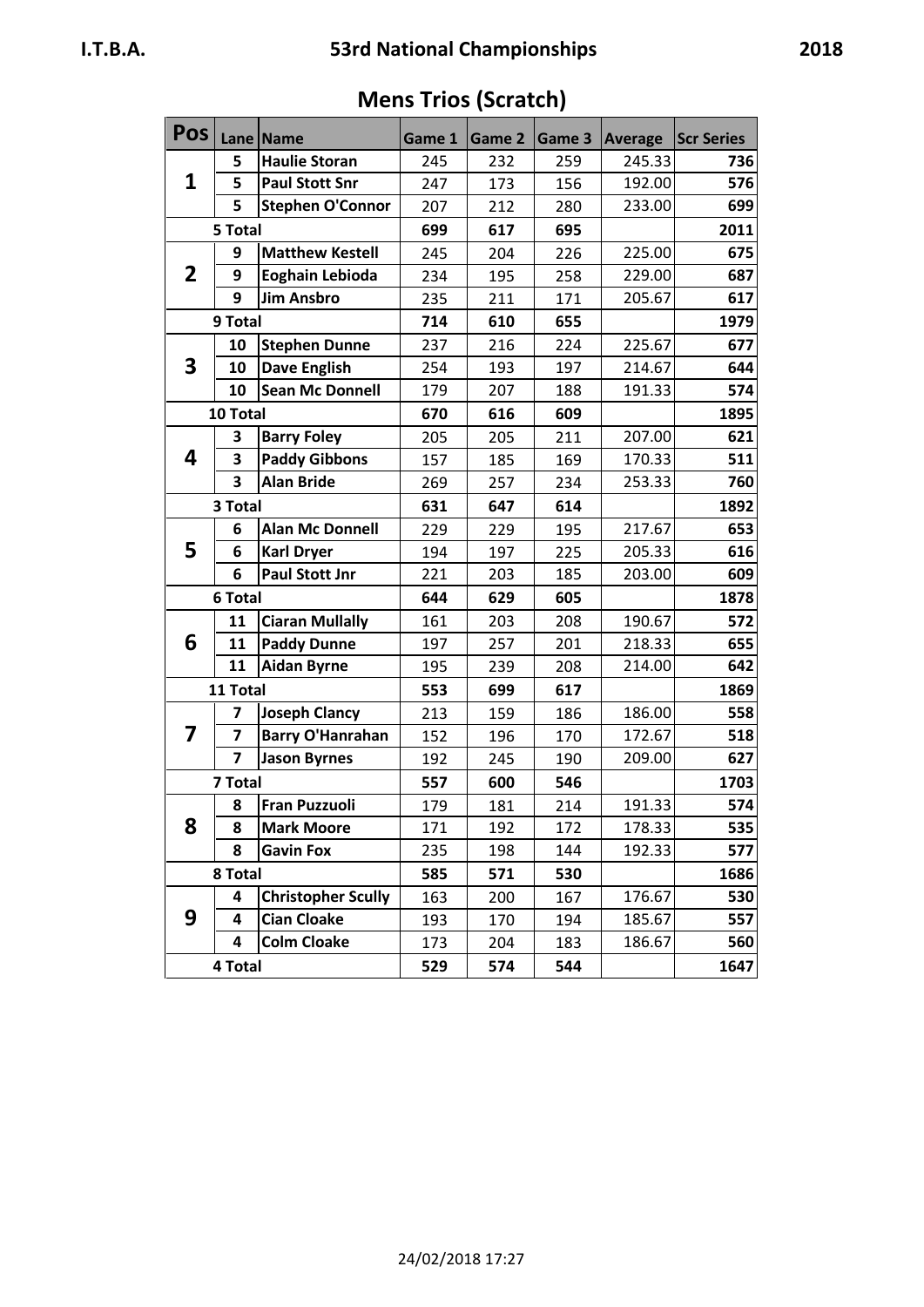| <b>Pos</b>   |          | Lane   Name              | Game 1 | Game 2 | Game 3 | <b>Average</b> | <b>Scr Series</b> |
|--------------|----------|--------------------------|--------|--------|--------|----------------|-------------------|
|              | 16       | <b>Sarah Flannery</b>    | 189    | 193    | 223    | 201.67         | 605               |
| 1            | 16       | <b>Sheron Sweeny</b>     | 264    | 182    | 211    | 219.00         | 657               |
|              | 16       | Amanda Larkin            | 235    | 232    | 237    | 234.67         | 704               |
|              | 16 Total |                          | 688    | 607    | 671    |                | 1966              |
|              | 15       | <b>Kellie Mc Donnell</b> | 178    | 187    | 203    | 189.33         | 568               |
| $\mathbf{2}$ | 15       | <b>Elaine Lalor</b>      | 159    | 234    | 145    | 179.33         | 538               |
|              | 15       | <b>Ann Cullen</b>        | 220    | 195    | 267    | 227.33         | 682               |
|              | 15 Total |                          | 557    | 616    | 615    |                | 1788              |
|              | 13       | <b>Martina Shortt</b>    | 174    | 176    | 233    | 194.33         | 583               |
| 3            | 13       | <b>Sarah Dunne</b>       | 216    | 206    | 222    | 214.67         | 644               |
|              | 13       | <b>Carol Catchpole</b>   | 203    | 174    | 157    | 178.00         | 534               |
|              | 13 Total |                          | 593    | 556    | 612    |                | 1761              |
|              | 14       | Dymphna Kestell          | 187    | 241    | 192    | 206.67         | 620               |
| 4            | 14       | Sarah Kebbell            | 176    | 190    | 214    | 193.33         | 580               |
|              | 14       |                          |        |        |        |                |                   |
|              | 14 Total |                          | 363    | 431    | 406    |                | 1200              |

# **Ladies Trios (Scratch)**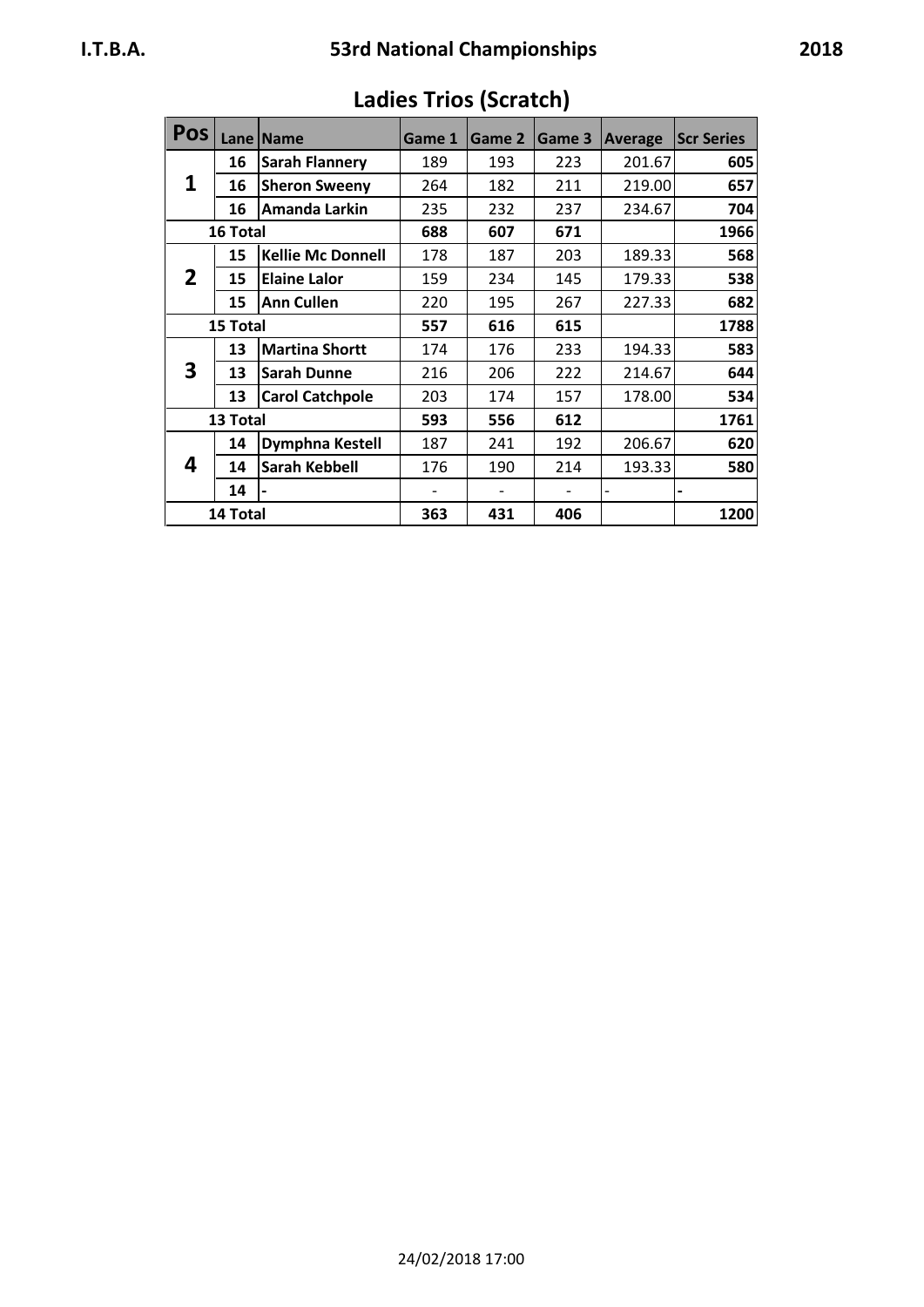| Pos            |                         | Lane Name                 | Game 1 | Game 2 | Game 3 | Game 4 |     | <b>Game 5 Average</b> | <b>Scr Series</b> |
|----------------|-------------------------|---------------------------|--------|--------|--------|--------|-----|-----------------------|-------------------|
| $\mathbf{1}$   | 14                      | <b>Barry Foley</b>        | 300    | 247    | 241    | 279    | 218 | 257.00                | 1285              |
| $\mathbf{2}$   | 3                       | <b>Paul Stott Jnr</b>     | 279    | 256    | 235    | 196    | 257 | 244.60                | 1223              |
| 3              | 8                       | <b>Alan Mc Donnell</b>    | 193    | 267    | 224    | 256    | 238 | 235.60                | 1178              |
| 4              | $\overline{ }$          | <b>Stephen Dunne</b>      | 268    | 248    | 217    | 204    | 218 | 231.00                | 1155              |
| 5              | 5                       | <b>Cian Cloake</b>        | 229    | 237    | 248    | 212    | 213 | 227.80                | 1139              |
| 6              | 8                       | <b>Aidan Byrne</b>        | 191    | 200    | 192    | 256    | 279 | 223.60                | 1118              |
| $\overline{7}$ | 4                       | <b>Stephen O'Connor</b>   | 223    | 220    | 205    | 215    | 247 | 222.00                | 1110              |
| 8              | 10                      | <b>Alan Bride</b>         | 192    | 220    | 247    | 214    | 237 | 222.00                | 1110              |
| 9              | 11                      | <b>Matthew Kestell</b>    | 171    | 251    | 230    | 235    | 204 | 218.20                | 1091              |
| 10             | 9                       | <b>Karl Dryer</b>         | 233    | 227    | 192    | 178    | 227 | 211.40                | 1057              |
| 11             | 12                      | <b>Colm Cloake</b>        | 208    | 217    | 224    | 224    | 182 | 211.00                | 1055              |
| 12             | 11                      | <b>Jason Byrnes</b>       | 196    | 197    | 254    | 194    | 207 | 209.60                | 1048              |
| 13             | 4                       | <b>Paddy Dunne</b>        | 191    | 233    | 200    | 248    | 168 | 208.00                | 1040              |
| 14             | 15                      | <b>Dave English</b>       | 204    | 205    | 227    | 165    | 223 | 204.80                | 1024              |
| 15             | 9                       | <b>Joseph Clancy</b>      | 186    | 224    | 193    | 183    | 217 | 200.60                | 1003              |
| 16             | 12                      | <b>Paul Stott Snr</b>     | 148    | 207    | 202    | 216    | 228 | 200.20                | 1001              |
| 17             | 10                      | <b>Haulie Storan</b>      | 235    | 189    | 169    | 192    | 191 | 195.20                | 976               |
| 18             | 16                      | <b>Gavin Fox</b>          | 175    | 209    | 192    | 187    | 201 | 192.80                | 964               |
| 19             | 6                       | Eoghain Lebioda           | 235    | 184    | 189    | 190    | 161 | 191.80                | 959               |
| 20             | 5                       | <b>Ciaran Mullally</b>    | 190    | 212    | 174    | 168    | 206 | 190.00                | 950               |
| 21             | $\overline{\mathbf{z}}$ | <b>Christopher Scully</b> | 198    | 193    | 203    | 168    | 181 | 188.60                | 943               |
| 22             | 16                      | <b>Jim Ansbro</b>         | 165    | 202    | 210    | 191    | 172 | 188.00                | 940               |
| 23             | 13                      | <b>Mark Moore</b>         | 146    | 223    | 170    | 210    | 189 | 187.60                | 938               |
| 24             | 15                      | <b>Barry O'Hanrahan</b>   | 149    | 177    | 218    | 166    | 206 | 183.20                | 916               |
| 25             | 14                      | <b>Paddy Gibbons</b>      | 212    | 159    | 141    | 172    | 159 | 168.60                | 843               |

**Mens Singles (Scratch)**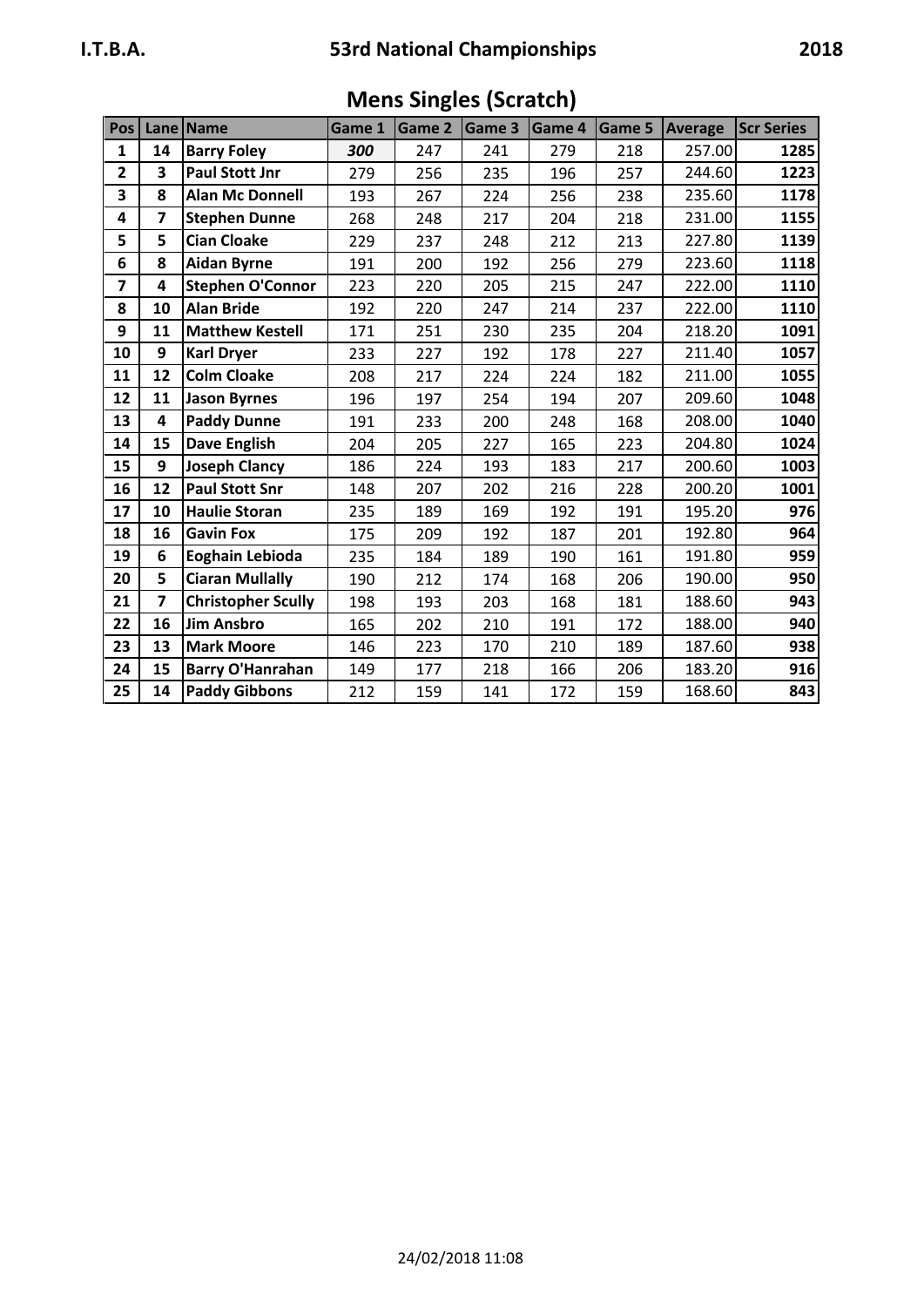| ×<br>۰. | M.<br>۰, |
|---------|----------|
|---------|----------|

| Pos <sub>1</sub>        |    | Lane Name                | <b>Game 1</b> | Game 2 | Game 3 | <b>Game 4</b> | Game 5 | Average | <b>Scr Series</b> |
|-------------------------|----|--------------------------|---------------|--------|--------|---------------|--------|---------|-------------------|
| 1                       | 12 | Amanda Larkin            | 288           | 233    | 216    | 237           | 208    | 236.40  | 1182              |
| $\overline{2}$          | 3  | <b>Carol Catchpole</b>   | 197           | 201    | 170    | 200           | 261    | 205.80  | 1029              |
| $\overline{\mathbf{3}}$ | 10 | <b>Sarah Kebbell</b>     | 175           | 213    | 164    | 201           | 229    | 196.40  | 982               |
| 4                       | 8  | Elaine Lalor             | 214           | 182    | 199    | 220           | 166    | 196.20  | 981               |
| 5                       | 9  | <b>Dymphna Kestell</b>   | 173           | 196    | 231    | 161           | 208    | 193.80  | 969               |
| 6                       | 6  | <b>Sarah Flannery</b>    | 215           | 216    | 180    | 170           | 180    | 192.20  | 961               |
| $\overline{\mathbf{z}}$ | 5  | <b>Kellie Mc Donnell</b> | 178           | 152    | 211    | 191           | 198    | 186.00  | 930               |
| 7                       | 4  | <b>Sheron Sweeny</b>     | 156           | 225    | 175    | 203           | 171    | 186.00  | 930               |
| 9                       |    | <b>Martina Shortt</b>    | 178           | 180    | 174    | 180           | 203    | 183.00  | 915               |
| 10                      | 11 | <b>Sarah Dunne</b>       | 170           | 184    | 190    | 205           | 154    | 180.60  | 903               |
| 11                      | 13 | <b>Ann Cullen</b>        | 163           | 187    | 173    | 156           | 172    | 170.20  | 851               |

**Ladies Singles (Scratch)**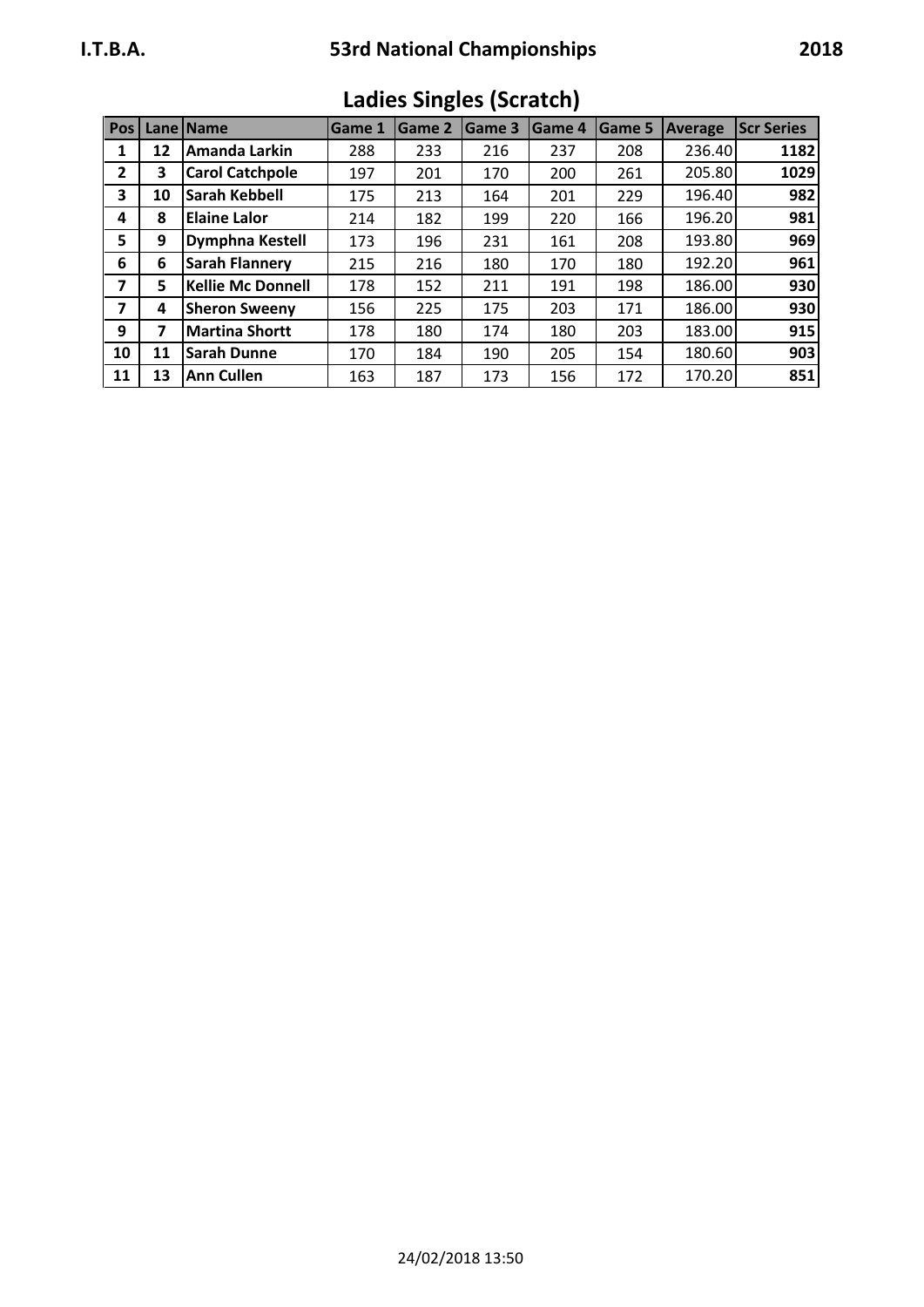| <b>Mens Doubles Scratch</b> |          |                          |     |                      |     |     |                                                                                                                                                                                                                                                                                                                          |                                                                                                                                                                                                                                                                                                                  |  |
|-----------------------------|----------|--------------------------|-----|----------------------|-----|-----|--------------------------------------------------------------------------------------------------------------------------------------------------------------------------------------------------------------------------------------------------------------------------------------------------------------------------|------------------------------------------------------------------------------------------------------------------------------------------------------------------------------------------------------------------------------------------------------------------------------------------------------------------|--|
| Pos                         |          | Lane   Name              |     | Game 1 Game 2 Game 3 |     |     |                                                                                                                                                                                                                                                                                                                          |                                                                                                                                                                                                                                                                                                                  |  |
| 1                           |          | 8 Barry Foley            | 197 | 224                  | 228 | 247 |                                                                                                                                                                                                                                                                                                                          |                                                                                                                                                                                                                                                                                                                  |  |
|                             |          | 8 Alan Bride             | 228 | 246                  | 239 | 258 |                                                                                                                                                                                                                                                                                                                          |                                                                                                                                                                                                                                                                                                                  |  |
|                             | 8 Total  |                          | 425 | 470                  | 467 | 505 |                                                                                                                                                                                                                                                                                                                          |                                                                                                                                                                                                                                                                                                                  |  |
| $\overline{2}$              |          | 14 Haulie Storan         | 222 | 230                  | 236 | 198 |                                                                                                                                                                                                                                                                                                                          |                                                                                                                                                                                                                                                                                                                  |  |
|                             |          | 14 Paul Stott Snr        | 235 | 227                  | 248 | 238 |                                                                                                                                                                                                                                                                                                                          |                                                                                                                                                                                                                                                                                                                  |  |
|                             | 14 Total |                          | 457 | 457                  | 484 | 436 |                                                                                                                                                                                                                                                                                                                          |                                                                                                                                                                                                                                                                                                                  |  |
| 3                           |          | 15 Eoghain Lebioda       | 203 | 182                  | 258 | 279 |                                                                                                                                                                                                                                                                                                                          |                                                                                                                                                                                                                                                                                                                  |  |
|                             |          | 15 Stephen Dunne         | 237 | 245                  | 216 | 212 |                                                                                                                                                                                                                                                                                                                          |                                                                                                                                                                                                                                                                                                                  |  |
|                             | 15 Total |                          | 440 | 427                  | 474 | 491 |                                                                                                                                                                                                                                                                                                                          |                                                                                                                                                                                                                                                                                                                  |  |
| 4                           |          | 11 Dave English          | 256 | 235                  | 246 | 207 |                                                                                                                                                                                                                                                                                                                          |                                                                                                                                                                                                                                                                                                                  |  |
|                             |          | 11 Sean Mc Donnell       | 223 | 193                  | 221 | 202 |                                                                                                                                                                                                                                                                                                                          |                                                                                                                                                                                                                                                                                                                  |  |
|                             | 11 Total |                          | 479 | 428                  | 467 | 409 |                                                                                                                                                                                                                                                                                                                          |                                                                                                                                                                                                                                                                                                                  |  |
| 5                           |          | 13 Paddy Dunne           | 256 | 214                  | 167 | 224 |                                                                                                                                                                                                                                                                                                                          |                                                                                                                                                                                                                                                                                                                  |  |
|                             |          | 13 Kieran Shortt         | 212 | 200                  | 185 | 230 |                                                                                                                                                                                                                                                                                                                          |                                                                                                                                                                                                                                                                                                                  |  |
|                             | 13 Total |                          | 468 | 414                  | 352 | 454 |                                                                                                                                                                                                                                                                                                                          |                                                                                                                                                                                                                                                                                                                  |  |
|                             |          | 12 Ciaran Mullally       | 162 | 147                  | 234 | 232 |                                                                                                                                                                                                                                                                                                                          |                                                                                                                                                                                                                                                                                                                  |  |
| 6                           |          | 12 Aidan Byrne           | 221 | 192                  | 187 | 299 |                                                                                                                                                                                                                                                                                                                          |                                                                                                                                                                                                                                                                                                                  |  |
|                             | 12 Total |                          | 383 | 339                  | 421 | 531 |                                                                                                                                                                                                                                                                                                                          |                                                                                                                                                                                                                                                                                                                  |  |
|                             |          | 7 Cian Cloake            | 214 | 203                  | 212 | 206 |                                                                                                                                                                                                                                                                                                                          |                                                                                                                                                                                                                                                                                                                  |  |
| $\overline{\mathbf{z}}$     | 7        | <b>Colm Cloake</b>       | 176 | 233                  | 193 | 236 |                                                                                                                                                                                                                                                                                                                          | 896<br>971<br>1867<br>886<br>948<br>1834<br>922<br>910<br>1832<br>944<br>839<br>1783<br>861<br>827<br>1688<br>775<br>899<br>1674<br>835<br>838<br>1673<br>805<br>863<br>1668<br>716<br>914<br>1630<br>793<br>833<br>1626<br>793<br>743<br>1536<br>694<br>827<br>1521<br>746<br>773<br>1519<br>653<br>739<br>1392 |  |
|                             | 7 Total  |                          | 390 | 436                  | 405 | 442 |                                                                                                                                                                                                                                                                                                                          |                                                                                                                                                                                                                                                                                                                  |  |
| 8                           |          | 6 Barry O'Hanrahan       | 171 | 231                  | 211 | 192 |                                                                                                                                                                                                                                                                                                                          |                                                                                                                                                                                                                                                                                                                  |  |
|                             |          | 6 Matthew Kestell        | 128 | 235                  | 252 | 248 | <b>Game 4 Average Scr Series</b><br>224.00<br>242.75<br>221.50<br>237.00<br>230.50<br>227.50<br>236.00<br>209.75<br>215.25<br>206.75<br>193.75<br>224.75<br>208.75<br>209.50<br>201.25<br>215.75<br>179.00<br>228.50<br>198.25<br>208.25<br>198.25<br>185.75<br>173.50<br>206.75<br>186.50<br>193.25<br>163.25<br>184.75 |                                                                                                                                                                                                                                                                                                                  |  |
|                             | 6 Total  |                          | 299 | 466                  | 463 | 440 |                                                                                                                                                                                                                                                                                                                          |                                                                                                                                                                                                                                                                                                                  |  |
|                             |          | <b>3 Alan Mc Donnell</b> |     | 214                  | 183 | 170 |                                                                                                                                                                                                                                                                                                                          |                                                                                                                                                                                                                                                                                                                  |  |
| 9                           |          | 3 Paul Stott Jnr         | 213 | 220                  | 279 | 202 |                                                                                                                                                                                                                                                                                                                          |                                                                                                                                                                                                                                                                                                                  |  |
|                             | 3 Total  |                          | 362 | 434                  | 462 | 372 |                                                                                                                                                                                                                                                                                                                          |                                                                                                                                                                                                                                                                                                                  |  |
|                             |          | 4 David Ryan             | 190 | 187                  | 236 | 180 |                                                                                                                                                                                                                                                                                                                          |                                                                                                                                                                                                                                                                                                                  |  |
| 10                          |          | 4 Gavin Fox              |     | 200                  | 202 | 233 |                                                                                                                                                                                                                                                                                                                          |                                                                                                                                                                                                                                                                                                                  |  |
|                             | 4 Total  |                          | 388 | 387                  | 438 | 413 |                                                                                                                                                                                                                                                                                                                          |                                                                                                                                                                                                                                                                                                                  |  |
|                             |          | 10 Jason Byrnes          | 179 | 206                  | 168 | 240 |                                                                                                                                                                                                                                                                                                                          |                                                                                                                                                                                                                                                                                                                  |  |
| 11                          |          | 10 Joseph Clancy         | 182 | 214                  | 205 | 142 |                                                                                                                                                                                                                                                                                                                          |                                                                                                                                                                                                                                                                                                                  |  |
|                             |          | 10 Total                 |     | 420                  | 373 | 382 |                                                                                                                                                                                                                                                                                                                          |                                                                                                                                                                                                                                                                                                                  |  |
|                             |          | 5 Paddy Gibbons          | 180 | 177                  | 154 | 183 |                                                                                                                                                                                                                                                                                                                          |                                                                                                                                                                                                                                                                                                                  |  |
| 12                          |          | 5 Stephen O'Connor       | 197 | 190                  | 215 | 225 |                                                                                                                                                                                                                                                                                                                          |                                                                                                                                                                                                                                                                                                                  |  |
|                             | 5 Total  |                          | 377 | 367                  | 369 | 408 |                                                                                                                                                                                                                                                                                                                          |                                                                                                                                                                                                                                                                                                                  |  |
|                             |          | 9 Jim Ansbro             | 237 | 147                  | 170 | 192 |                                                                                                                                                                                                                                                                                                                          |                                                                                                                                                                                                                                                                                                                  |  |
| 13                          |          | 9 Christopher Scully     | 190 | 146                  | 223 | 214 |                                                                                                                                                                                                                                                                                                                          |                                                                                                                                                                                                                                                                                                                  |  |
|                             | 9 Total  |                          | 427 | 293                  | 393 | 406 |                                                                                                                                                                                                                                                                                                                          |                                                                                                                                                                                                                                                                                                                  |  |
|                             |          | 16 Mark Moore            | 150 | 167                  | 175 | 161 |                                                                                                                                                                                                                                                                                                                          |                                                                                                                                                                                                                                                                                                                  |  |
| 14                          |          | 16 Karl Dryer            | 166 | 193                  | 184 | 196 |                                                                                                                                                                                                                                                                                                                          |                                                                                                                                                                                                                                                                                                                  |  |
|                             | 16 Total |                          | 316 | 360                  | 359 | 357 |                                                                                                                                                                                                                                                                                                                          |                                                                                                                                                                                                                                                                                                                  |  |
|                             |          |                          |     |                      |     |     |                                                                                                                                                                                                                                                                                                                          |                                                                                                                                                                                                                                                                                                                  |  |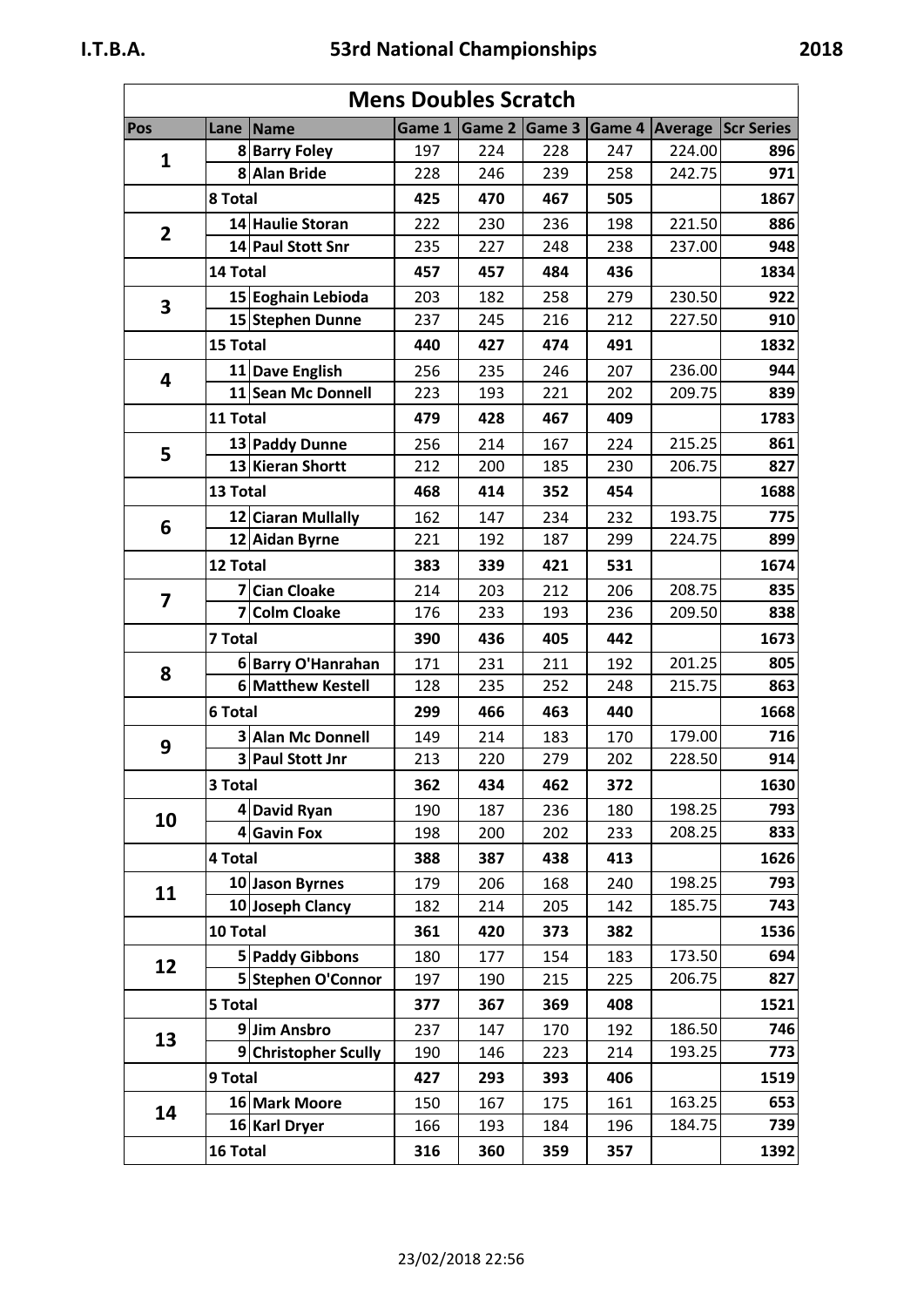| <b>Ladies Doubles Scratch</b> |                |                     |        |                                                                                                                                                                                                                                                                                                            |        |        |  |  |  |
|-------------------------------|----------------|---------------------|--------|------------------------------------------------------------------------------------------------------------------------------------------------------------------------------------------------------------------------------------------------------------------------------------------------------------|--------|--------|--|--|--|
| Pos                           |                | Lane Name           | Game 1 | Game 2                                                                                                                                                                                                                                                                                                     | Game 3 | Game 4 |  |  |  |
| $\mathbf{1}$                  |                | 7 Sarah Flannery    | 215    | 138                                                                                                                                                                                                                                                                                                        | 204    | 189    |  |  |  |
|                               | $\overline{ }$ | Amanda Larkin       | 248    | 216                                                                                                                                                                                                                                                                                                        | 257    | 221    |  |  |  |
|                               | 7 Total        |                     | 463    | 354                                                                                                                                                                                                                                                                                                        | 461    | 410    |  |  |  |
| $\overline{2}$                |                | 5 Sarah Dunne       | 200    | 125                                                                                                                                                                                                                                                                                                        | 224    | 180    |  |  |  |
|                               |                | 5 Carol Catchpole   | 184    | 172                                                                                                                                                                                                                                                                                                        | 197    | 231    |  |  |  |
|                               | 5 Total        |                     | 384    | 297                                                                                                                                                                                                                                                                                                        | 421    | 411    |  |  |  |
| 3                             |                | 3 Sheron Sweeny     | 191    | 181                                                                                                                                                                                                                                                                                                        | 179    | 196    |  |  |  |
|                               |                | 3 Sarah Kebbell     | 184    | 135                                                                                                                                                                                                                                                                                                        | 144    | 196    |  |  |  |
|                               | 3 Total        |                     | 375    | 316                                                                                                                                                                                                                                                                                                        | 323    | 392    |  |  |  |
| 4                             |                | 8 Kellie Mc Donnell | 171    | 171                                                                                                                                                                                                                                                                                                        | 169    | 170    |  |  |  |
|                               |                | 8 Martina Shortt    | 223    | 156                                                                                                                                                                                                                                                                                                        | 159    | 187    |  |  |  |
|                               | 8 Total        |                     | 394    | 327                                                                                                                                                                                                                                                                                                        | 328    | 357    |  |  |  |
| 5                             |                | 4 Elaine Lalor      | 189    | 139                                                                                                                                                                                                                                                                                                        | 182    | 212    |  |  |  |
|                               |                | 4 Dymphna Kestell   | 165    | 145                                                                                                                                                                                                                                                                                                        | 147    | 194    |  |  |  |
|                               | 4 Total        |                     | 354    | 284                                                                                                                                                                                                                                                                                                        | 329    | 406    |  |  |  |
| 6                             |                | 6 Treasa Whelan     | 162    | 164                                                                                                                                                                                                                                                                                                        | 149    | 169    |  |  |  |
|                               |                | 6 Ann Cullen        | 174    | 175                                                                                                                                                                                                                                                                                                        | 163    | 181    |  |  |  |
|                               | 6 Total        |                     | 336    | <b>Average Scr Series</b><br>186.50<br>746<br>235.50<br>942<br>1688<br>182.25<br>729<br>196.00<br>784<br>1513<br>186.75<br>747<br>659<br>164.75<br>1406<br>170.25<br>681<br>181.25<br>725<br>1406<br>180.50<br>722<br>162.75<br>651<br>1373<br>161.00<br>644<br>173.25<br>693<br>339<br>312<br>350<br>1337 |        |        |  |  |  |

# **Ladies Doubles Scratch**